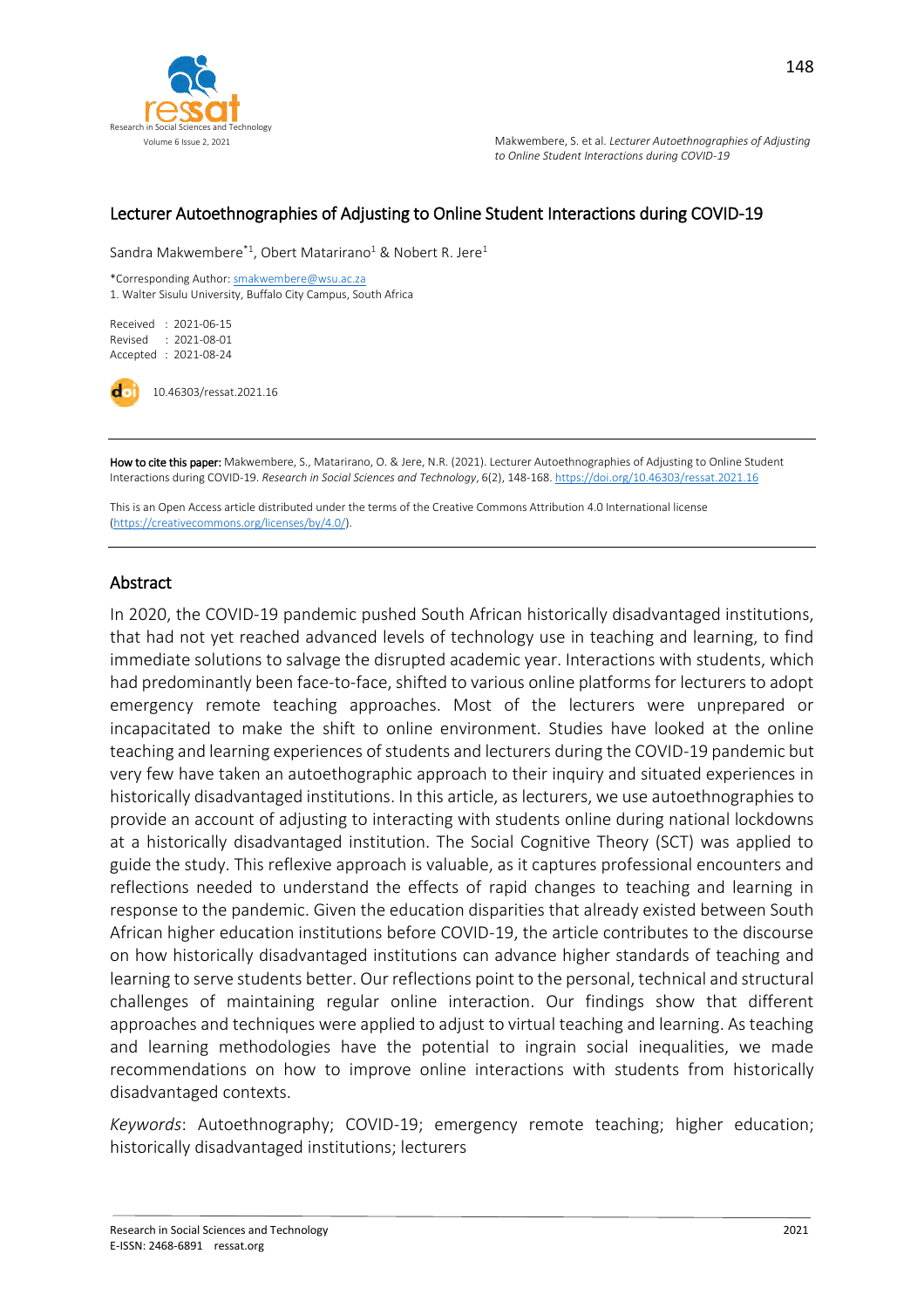



## Introduction

The global outbreak of the coronavirus (COVID-19) has undoubtedly placed significant pressure on higher education institutional capacities across the world to adapt. The contagious nature of the virus resulted in the World Health Organisation declaring it a pandemic on 11 March 2020. Education institutions in different countries had to adjust to the situation by introducing measures such as mandatory social distancing and confinement. According to the United Nations Educational, Scientific and Cultural Organisation (UNESCO), by 1 April 2020, schools and universities in 185 countries had closed, which significantly affected academic calendars and continuity of teaching and learning (UNESCO, 2021).

In South Africa, online learning and emergency remote teaching were immediately prioritised when the pandemic was declared. At universities, in particular, students and academics were expected to engage fully online from the end of April into early May 2020. Resources were redirected to secure laptops and internet data and trainings were conducted to orient academics and students for what would be expected. Whether or not academics and students felt sufficiently prepared for what lay ahead, no accurate prediction could have been made on how universities would fare during the global crisis. Lessons learnt are still being captured. When they reopened, many nations turned to information and communication technologies to facilitate learning processes at all education levels and some even made online learning compulsory. This COVID-19 facilitated a shift in education instruction and has created a range of challenges and opportunities still being uncovered by researchers, institutions and policymakers.

For historically disadvantaged institutions (HDIs), largely characterised by a series of challenges such as a lack of financial and human resources and infrastructure, emergency remote teaching (ERT) exposed many gaps and capacity limits, which brings to light the need to reflect on the adjusted academic year 2020 (Andreu & Nussbaum, 2009; Matarirano et al., 2021a). The label, HDIs, refers to a group of universities that catered for the Black population under the former apartheid regime (Nyoni, 2020). Higher education systems were divided along racial lines (Deparment of Higher Education and Training, 2014). There were 'Black' universities for the Black majority (racially classified as African, Coloured and Indian) and 'White' universities for the White minority (Deparment of Higher Education and Training, 2014). Resources for Black universities were not prioritised, thus, this band of universities suffered several constraints (Chetty & Pather, 2015; Mekoa, 2018). Post-apartheid, the designation 'historically disadvantaged institution' was adopted by the government to recognise past higher education injustices and direct redress of the severe disparities between these universities and former 'white' universities. The label provides a kind of support such as funding opportunities. For example, the Historically Disadvantaged Institutions Development Grant is meant to develop public universities classified as historically disadvantaged (Matarirano et al., 2021b).

Six universities have been identified and classified: the University of Fort Hare, University of Limpopo, University of Venda, University of Zululand, University of Western Cape and Walter Sisulu University (Deparment of Higher Education and Training, 2014). Currently, these universities cater to rural students in particular, who mostly have disadvantaged backgrounds, braced with inequalities even in basic education (Matarirano et al., 2021a). Because of their results and financial incapacitation, these students face many barriers to entering affluent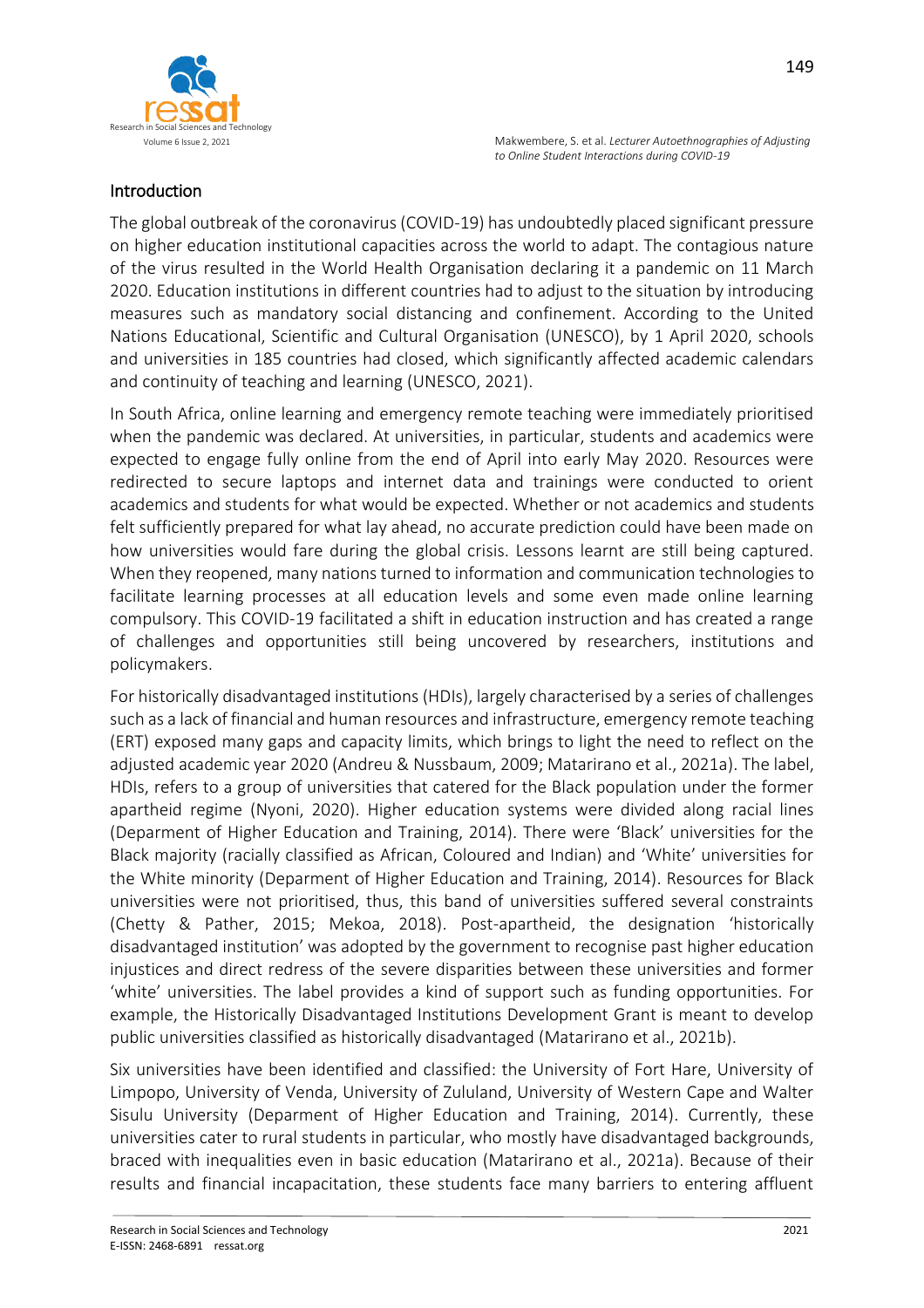

universities such as the University of Stellenbosch and the University of Pretoria, which are both expensive and have high entry requirements (Chetty & Pather, 2015).

Some universities began online teaching as late as July because of these challenges while other affluent universities had already completed their first semester by then. Many students from disadvantaged backgrounds were left confused, anxious, frustrated and unsure about the future (Aristovnik et al., 2020). Transitioning to online learning was abrupt and unplanned, hence caught many institutions off guard. Both students and lecturers were unprepared. Lecturers had to rethink their teaching methods so that they could quickly respond to matters such as students struggling with online learning. As lecturers at a HDI during the period, we experienced these challenges first hand.

This paper summarises our autoethnographies as three lecturers at a HDI where we had to adjust to interacting with students online in our roles. Research into the effects of COVID-19 on HDIs is still growing. To date, research particularly centred on providing lecturers' views on how they have responded to changing teaching and learning situations due to the shift to online interactions, is arguably limited. These lecturer perspectives are vital when considering the silences that have historically existed in these institutions. Research that gives a voice to the insights and realities of lecturer professional encounters can translate into discoveries of hidden thoughts and feelings knitted into the stories of academic survival. Autoethnography brings to the fore opportunities to express unheard or silenced stories, thus fostering inclusion by allowing many voices on the experiences of the effects of COVID-19 on teaching and learning.

What follows summarises the impact of COVID-19 on higher education teaching and learning, then, a description of some challenges faced by South African HDIs as a backdrop to the relevance of the study about existing research on the effects of COVID-19 on Higher Education Institutions (HEIs). Next, the theoretical framework used is then summarised and this is followed by a summary of the autoethnographic approach. A presentation and analysis of autoethnographic accounts subsequently follow this section. The accounts highlight the ways lecturers experienced adjusting to online student interaction. The paper ends with an appraisal of the autoethnographic experience and recommendations for future inquiries into the effects of COVID-19 at HDIs considering the accounts.

# Research Question and Objective

The primary objective of the paper was to present the reflections on the activities, actions and adjustments that were taken by the selected lecturers. The study was guided by the Social Cognitive Theory. The following research question was addressed:

How did lecturers experience and adjust to online interactions with students from a HDI during lockdown in the 2020 academic year?

# Literature Review

# *Impact of COVID-19 on higher education teaching and learning*

COVID-19 being a highly contagious disease, resulted in high mortalities leading to a series of lockdowns globally. The disease was identified in China at the close of 2019 and by March 2020, the infection had spread to many countries, compelling the World Health Organisation to declare it a global pandemic on the  $11<sup>th</sup>$  of March 2020 (Rashid & Yadav, 2020). Due to the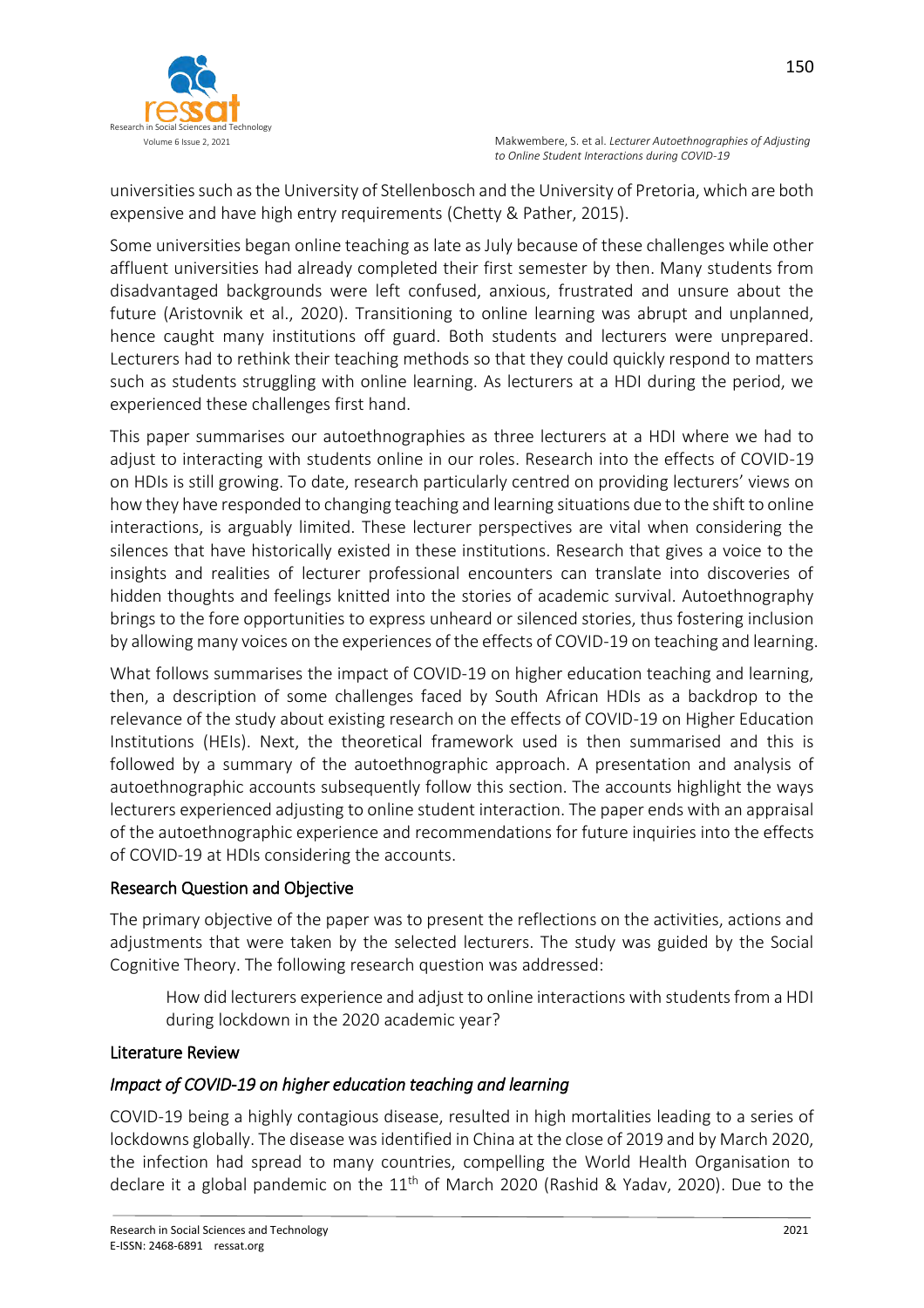

151

serious nature of the infections and the lack of solid aetiology and pathogenesis regarding COVID-19, governments responded by adopting 'social distancing' as a way of reducing physical contact, which facilitates its spread. HEIs, as spaces where large proportions of people congregate, became potential hotspots for COVID-19. The immediate impact of COVID-19 on HEIs was the disruption of academic programmes. Face-to-face learning was halted and examinations were postponed. What followed were swift shifts to digital learning as a mandatory mode of learning, sometimes without proper planning and capacitation (Sahu, 2020; ). Though there have been discussions on how best to adopt technologies, at the moment with the continuous rise in COVID-19 cases, online teaching and learning remain a priority.

The use of online media has been embraced by close to 90% of HEIs globally, as the new normal, to date (Aristovnik et al., 2020). While the sudden introduction of e-learning into HEIs came as a contingency, it has created opportunities for advancements in teaching and learning as well as exposed the weaknesses of traditional methods, particularly face-to-face learning. Onlinebased learning amplifies certain roles expected of lecturers, particularly mentorship and encouragement. Because of the uncertainties and anxieties, lecturers attempted to encourage their students to embrace online learning so that they were not left out, regardless of limitations (Rashid & Yadav, 2020). In a global survey on the impact of COVID-19 on HEIs, Aristovnik et al. (2020) reported that most lecturers felt an increase in workload with digital learning that required them to use skills which they were not trained for.

Digital learning has bridged the effect of geography on the dissemination of knowledge. It is now more apparent for HEIs that used traditional methods before COVID-19 induced changes that the learning process is not solely bound by physical space or time. Concerning the social well-being of both students and lecturers at HEIs though, the detachments from campus have negatively affected both, especially regarding mental health (Yorguner, Bulut & Akvardar, 2021; Meishar-Tal & Levenberg, 2021). This has led to HEIs questioning the psychosocial effects of COVID-19 and whether the move from face-to-face learning has been worth it.

Face-to-face learning has traditionally been the primary mode of learning in HEIs (Gherheș et al., 2021). It involves the use of an enclosed physical environment where the student and instructor can use their five senses in transferring knowledge (Bandara & Wijekularathna, 2017). The method has been favoured for the ability to allow close interaction between the student and lecturer. The interpersonal student-lecturer relationship allows the students to be more at ease to ask questions and receive clarifications, thereby getting a better understanding of the content as opposed to online means (Julien & Dookwah, 2020). Face-to-face learning promotes social interaction and networking among students, which enlarges learning besides the course content. Thus, COVID-19 has necessitated a change in the skills development trajectory of students and the need to equip lecturers to appropriately guide students (Khogali, 2020; Radha et al., 2020; Joia & Lorenzo, 2021).

Online learning transfers knowledge through digital means such as a digital learning management system and students are physically isolated from their lecturers or institutions (Pozzi et al., 2019; Kalimullina et al., 2021). Under COVID-19, it has emerged as emergency remote teaching and learning (ERTL), which is an interim mode until the pandemic has normalised (Gherheș et al., 2021). Some scholars predicted that online learning as a system might replace traditional face-to-face learning and argued that the growing costs of education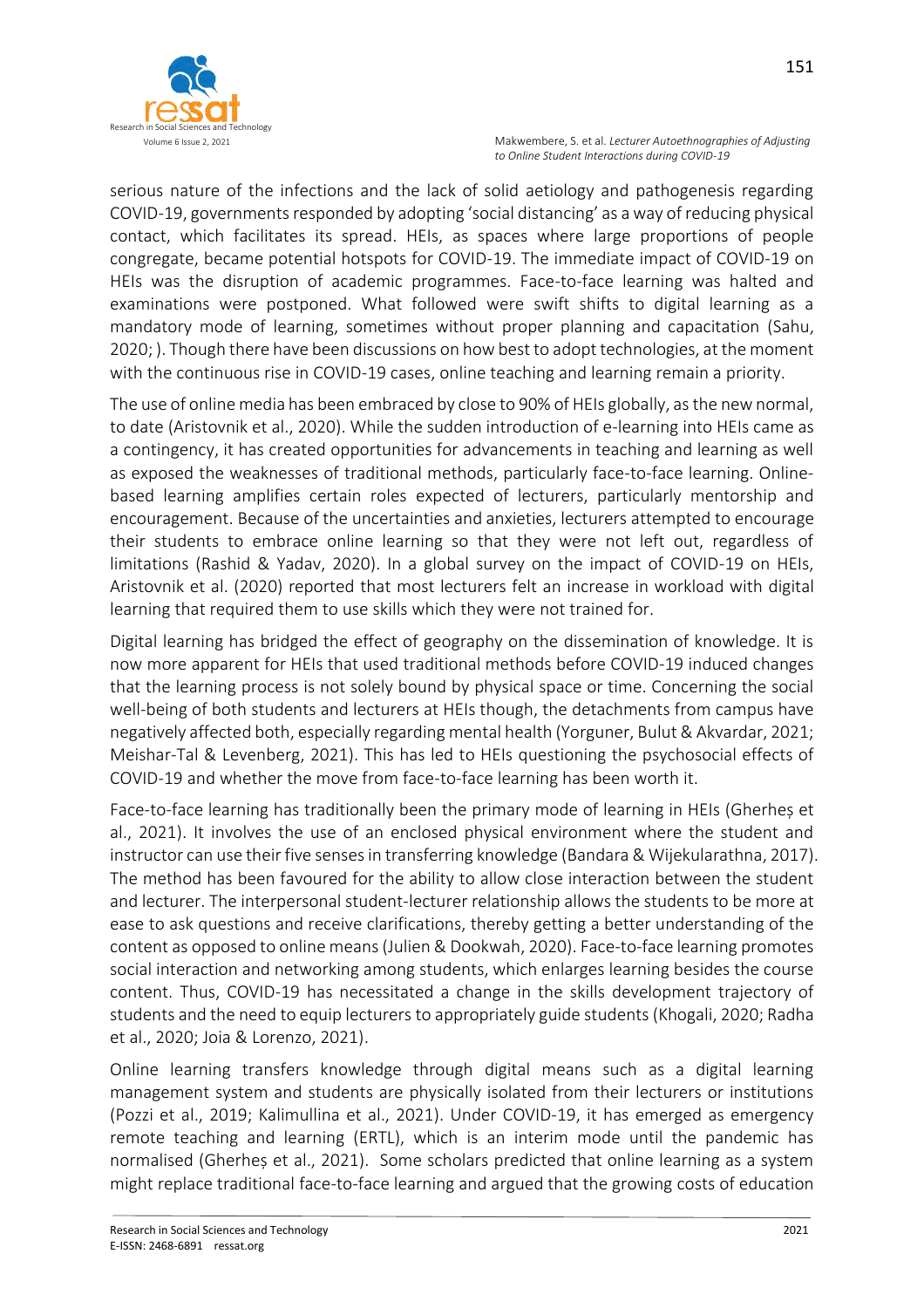

and the convenience of working while pursuing education may increase the need for online learning (Arias et al., 2018). Also, online learning benefits such as flexibility and reduction in the cost of acquiring education by reducing transport and accommodation costs (Naveed et al., 2017) would become attractive. It helps address challenges of accessing curricula where there are physical infrastructure limits.

In resource-limited institutions, the lack of buildings and physical infrastructure are not the only issues that impede teaching and learning, therefore, online learning is not necessarily an immediate remedy. Typically, such institutions also lack skills, software and digital infrastructure necessary to implement online learning. For the students from poor backgrounds, they characteristically lack electricity, computers and have poor internet connectivity, which are necessary for the success of the roll-out of online-based learning (Sahu, 2020; Baldwin & Bekithemba, 2021). These situations cause great anxiety and uncertainty among students trying to learn using this mode and this affects their performance (Aristovnik et al., 2020). Lecturers must play an important role in mentoring and guiding the students constructively. Students from disadvantaged communities require motivation and encouragement to avoid fears and anxiety. For lecturers, anxieties and uncertainties have been cited in studies, however, there are opportunities for further interrogations of online learning as COVID-19 persists.

Many HEIs have diversified the technologies they use to facilitate the dissemination of knowledge. The technologies vary from digital libraries to online media for lectures (Andreu & Nussbaum, 2009). Open Educational Resources (OERs) have been useful resources as they are available in the public domain with no restrictions (Andreu & Nussbaum, 2009). Examples of OERs include open access journals, open textbooks, streaming videos and online tutorials among others. The use of OERs by HEIs has enabled students from all backgrounds and geographic regions to access cost-free information, thereby improving their access to quality education (Li et al., 2015).

Flipped classrooms are another type of technology increasingly used. With flipped classrooms, students access their lectures, course material and assessments online (Li et al., 2015). The concept reverses the traditional roles of instructors, allowing students to research a certain topic before coming to class (Fulton, 2012). The students have the liberty of accessing the material at their time, hence promoting independence. Visio-audio technology including video conferencing platforms such as Moodle, Zoom, MS Teams and BigBlueButton, have also become popular across HEIs (Aristovnik et al., 2020). Aristovnik et al. (2020) reported that 60% of students globally were familiar with these platforms. These systems have many benefits such as facilitating real-time meetings to occur. Even the use of messaging platforms such as WhatsApp, which were mostly used for social reasons, is now encouraged by HEIs to convey information to students (Aristovnik et al., 2020). All these different technologies require many adjustments for students and lecturers. It can be expected that these adjustments will differ depending on the HEI context.

# *Challenges of South African Historically Disadvantaged Institutions*

Poor academic performance characterises historically disadvantaged universities, with dropout rates being high and throughput rates being low (Badat, 2010). This poor academic performance has been linked to a lack of financial resources to improve the quality of education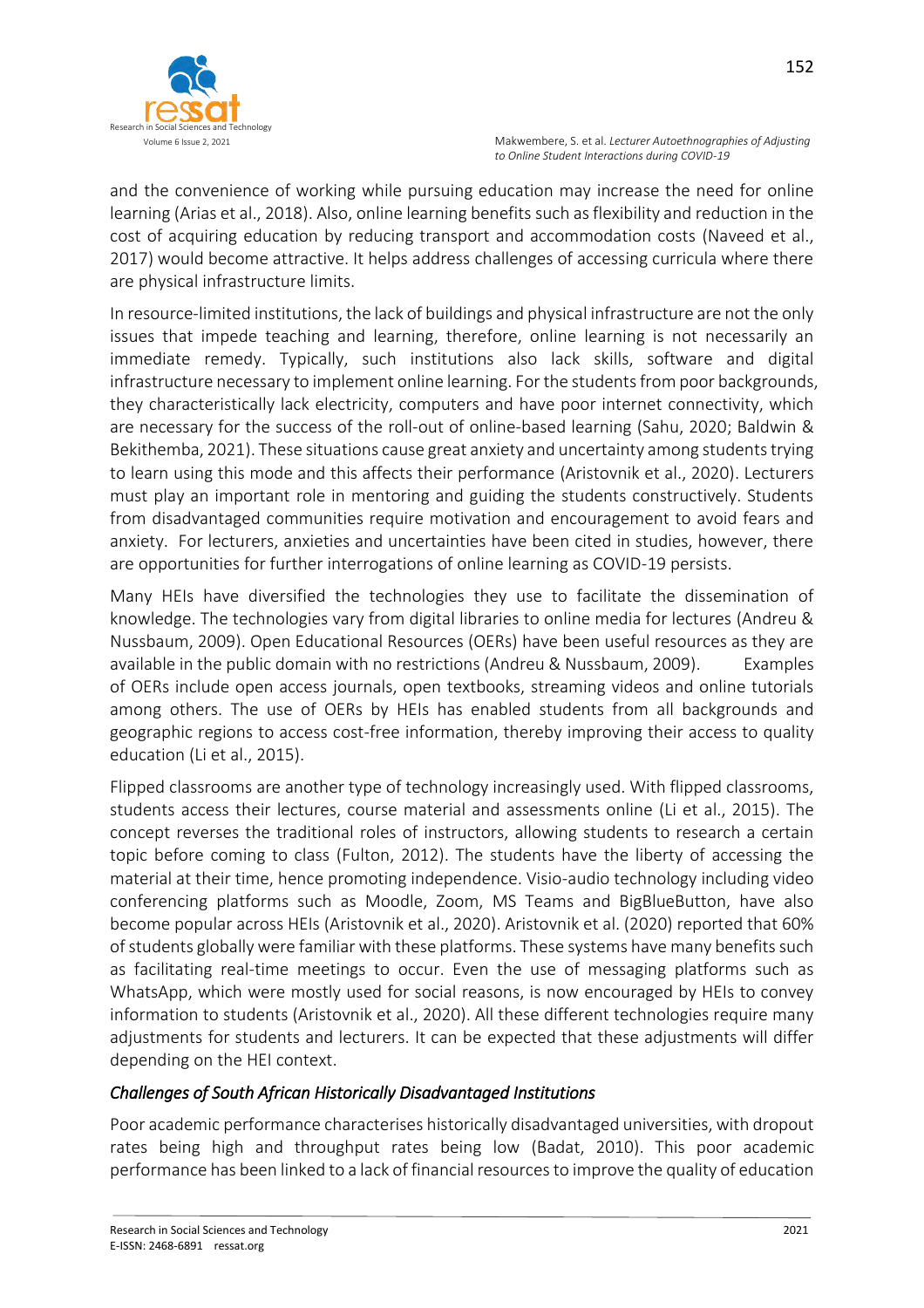

153

and enrolment (Badat, 2010), a lack of infrastructure such as buildings and computers (Sonn, 2016) as well as low staff capacities and capabilities. The resource and capacity constraints, thus create a cycle of events where poorly performing students are enrolled in an institution lacking resources and the output continues to be poor as compared to advantaged universities (Sonn, 2016). Student protests at these HEIs expose the challenges students still face such as lack of accommodation and funding due to developmental backlogs and delays (Matarirano et al., 2021b).

Online learning is taking place at HDIs with limited resources. COVID-19 and the subsequent lockdowns have meant that these institutions have been forced to scale up their plans for technology use to enable digital learning (Sahu, 2020). With online learning as a priority for HDIs, several questions have been raised around how to achieve inclusive learning in the face of the realities of poor resources to optimally achieve online learning objectives. According to Matarirano et al. (2021a), various changes such as in attitudes, behaviours and decisions are needed at different levels (institutional, collective and individual). While COVID-19 persists, much can be discovered about how HDIs are learning to adjust. This is vital for recognising the agencies operating at different levels that need to be activated to support inclusive higher education transformation under the pandemic and beyond it.

# *Social cognitive theory*

Social cognitive theory (SCT) can help ground an understanding of how individuals adapt to change, in this case, how lecturers adapt to the demands of online learning under COVID-19. This article uses some aspects of Bandura's social cognitive theory to understand our adjustment experiences as lecturers from a historically disadvantaged institution. The basic principles of the theory point to human behaviour being learnt by observing others and modelling their behaviour. Cognitive, social and behavioural influences all play a role in learning (Bandura, 1971, 1977, 1986, 1999, 2001, 2005). During the period under study, our thoughts, behaviours and actions were influenced by our abilities, observations and direct experiences of the events that took place in our learning environment. Issues such as limited resources, unstable internet connections and the flexibility of remote teaching affected on how we approached our roles as teachers. The SCT provided explanatory lenses to how we adjusted to the changes that were happening.

Learning, according to SCT, occurs in social situations where people interact with one another. Human functioning is construed to be a product of the dynamic interplay between personal (experiences, skills, cognitions, beliefs, affect), behavioural (responses to stimuli) and environmental (external social context) influences (Bandura, 2005; Schunk & Usher, 2012). This interplay between these variables is graphically illustrated in Figure 1. The environment can impact behaviour but people may also affect the environment by their ideas and actions. Individuals learn skills, techniques, beliefs, rules, attitudes and the appropriateness, usefulness and repercussions of behaviours through encounters. Individuals act under their perceptions of their skills and the predicted consequences of their actions (Schunk & Usher, 2012).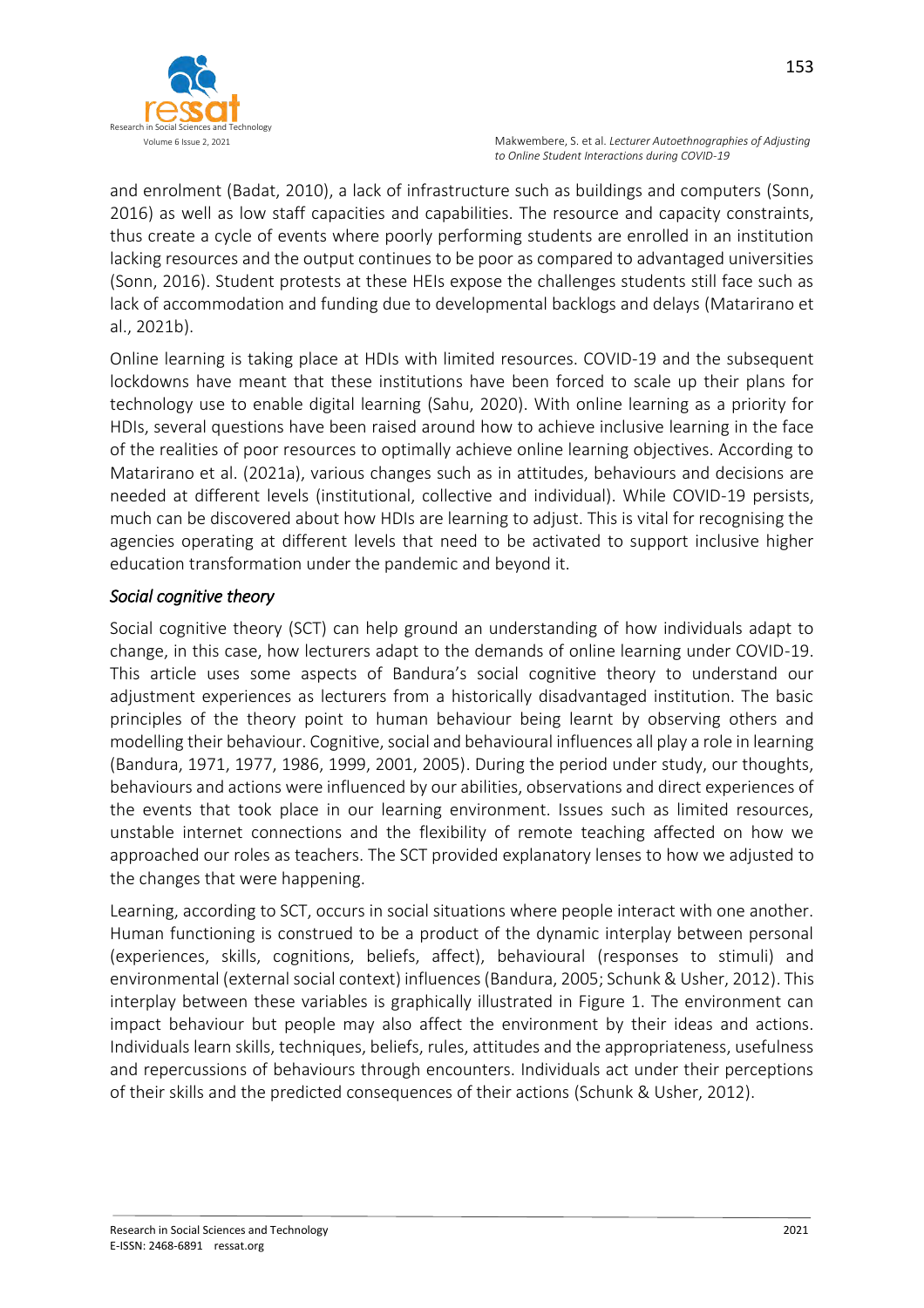



*Figure 1*. Reciprocal interactions. Adapted from *Social cognitive theory and motivation* by D.H. Schunk and E.L. Usher, 2012. Copyright 2012 by American Psychological Association.

The concept of agency, where people intentionally influence the functioning and life circumstances of others in development, adaptation and change, underpins SCT. Intentionality and forethought are key features of human agency. Intentionality relates to the action plans and strategies that people use to achieve their goals. As Bandura (2005) pointed out, goals and standards guide and motivate people, the expectations to effectively facilitate student learning, complete syllabuses and create lifelong learners guided us in our quest to find ways to achieve these expectations. It was our agentic powers, through our experiences and abilities that enabled us to attain the goals despite the difficult and minimally supportive environment we found ourselves in. Self-efficacy, described as a belief in one's ability to perform a particular task (Bandura, 1986), was critical in exercising our agency (Bandura, 1999). As Fertman & Primack (2009) argued, self-efficacy determines how people behave. The beliefs we had as lecturers were key in pursuing and attaining the teaching goals.

In exercising our agency, the environment we operated in influenced us but we also influenced it on our own or in our departments and faculties as groups. The platforms we used and the approaches to instruct, assess and interact with students were a product of our individual and group agency. These changes were largely influenced by our high efficacy levels. As Bandura (2005) argued, the efficacy of people plays a crucial role in how they organise, create and manage life circumstances that affect what they become in life.

Contrary to the behaviourist theory which explained learning as occurring with changes of behaviour, Bandura (1977) argued that learning is acquired from the social environment and may occur with or without change of behaviour. With this, Bandura accounted for the type of learning that direct reinforcement failed to account. In effect, SCT helps us to understand how individual lecturers, adapting to interacting with students online, are influenced by and influence their environments as there is constant interaction between themselves and their teaching environments (in this case, HDI environments).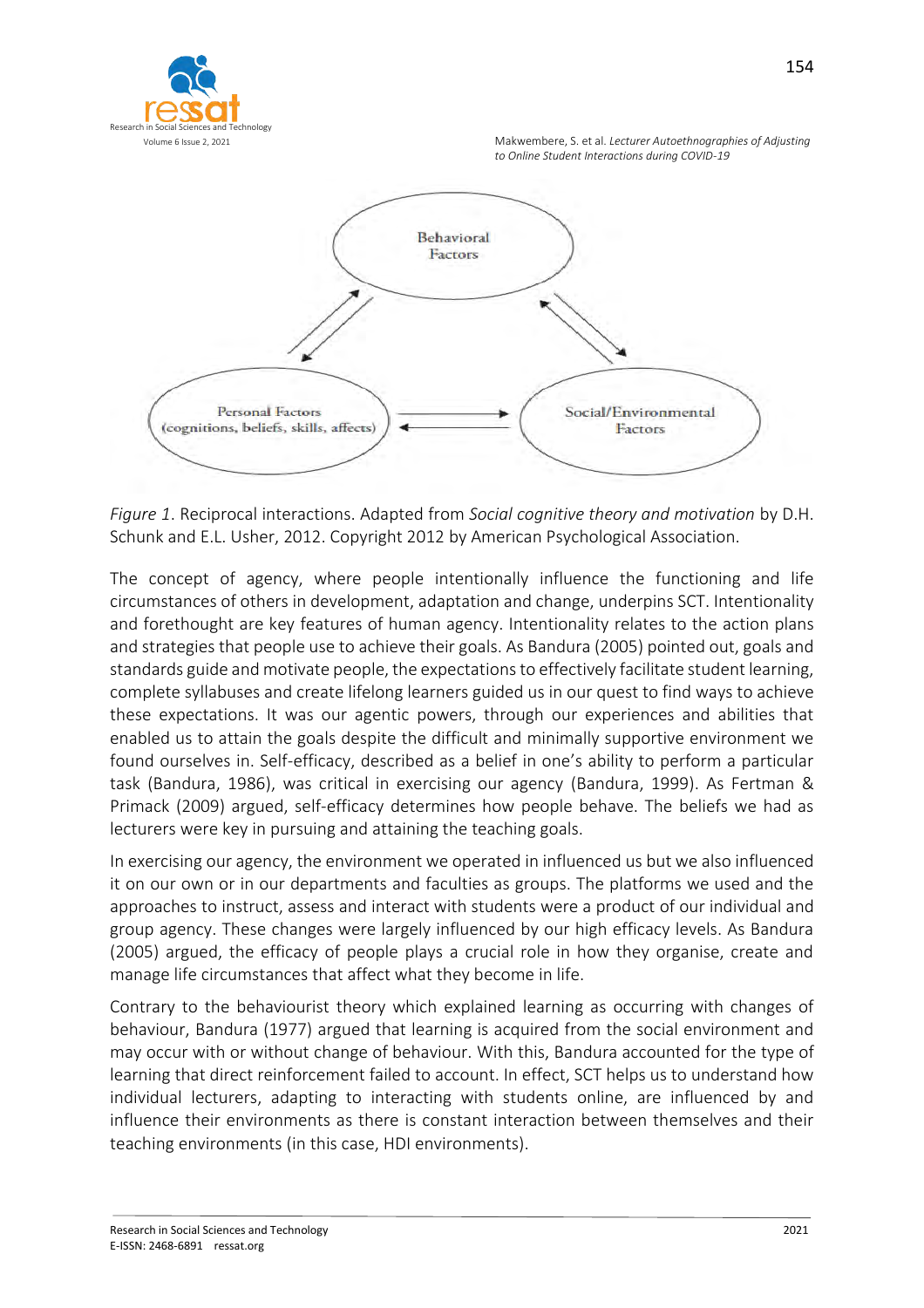

## Methodology

## *Research design*

A qualitative approach was chosen and an autoethnographic research design was used. Autoethnography was selected because HDIs have a past of exclusion and marginalisation and it was deemed an approach appropriate to capture experiences in this context. Retrospective autoethnography, in particular, was chosen because the participants had to recall past events of the 2020 academic year. As Schmid (2019, p. 265) argues, autoethnography "facilitates inclusion and allows for multiple voice(s) and knowledge(s) and thus adds to our collective, multifaceted understanding of South Africa". As a "deeply personal research approach...[it links] identity and culture as well as the individual and social and so simultaneously contextualising the research and the researcher" (Schmid, 2019, p. 266). It is an approach to research and writing that seeks to describe and thoroughly analyse personal experiences to understand cultural experiences (ethno) (Ellis et al., 2011). It involves critical self-introspection and selfevaluation as a way of improving the quality of output (Duncan, 2004). The process records assumptions, perspectives and views, which may contribute to how a lecturer views or understands students. Further, the process develops ideas and creativity by capturing inner conversations (Duncan, 2004). It records the exact incidence points where someone experiences a change of thinking and understanding. The rigorous self-introspection involves experiencing, examining, observing and revealing (Wamsted, 2012).

Some limitations of the approach need to be acknowledged though. The process can be impeded by a failure to recall events, the inability to understand and interpret as well as the inability to convey messages (Wamsted, 2012). It focuses on experiences of the researcher (Denejkina, 2017), mostly using first-hand notation, which goes against most methodological approaches which separate the researcher from the subject. When not done retrospectively, it can require constant documentation of personal experiences to avoid loss of memory of emotion, ideas and details. While autoethnography is arguably a contested methodology because of such limitations, when conducted appropriately, it can produce transformative teaching in addition to the pedagogy of teaching. The downside is that accounts of personal experiences may be overemphasised or exaggerated, thereby giving a biased version of results and conclusions (Duncan, 2004). The approach taken tried to maximise on the strengths of the approach as well as minimise the shortcomings.

### *Sample*

As autoethnography does not separate the researcher from the researched, a sample in autoethnography reflects the population. In this study, the population was three lecturers and the sample consisted of the three lecturers. The focus was on our online interactions at the one particular university where we lectured during the 2020 academic year. The sample suited the purpose of the study which is to uncover how we experienced and adjusted to online interactions with students during the 2020 academic year. As a qualitative approach was used, the sample is not generalisable to other populations.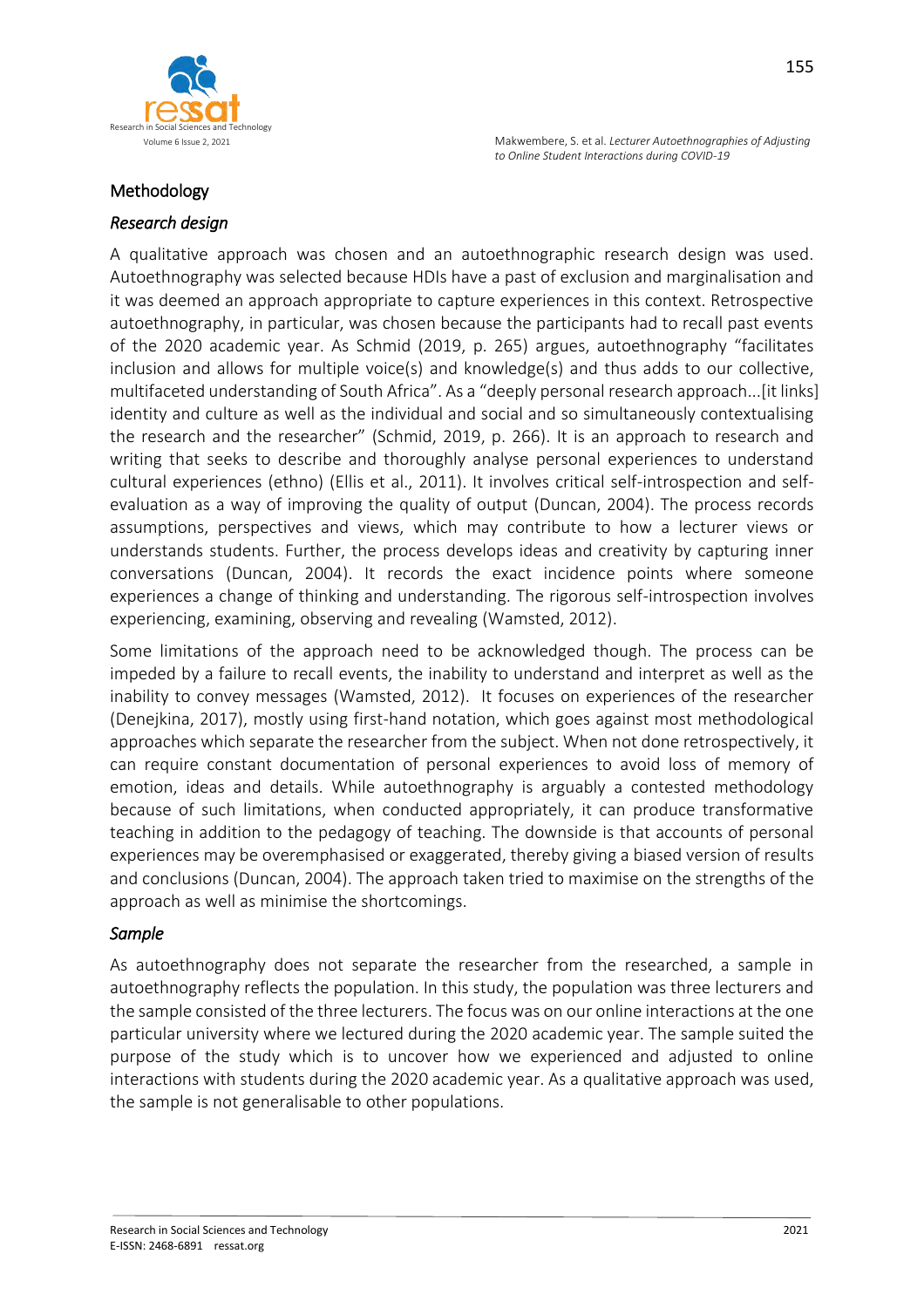

# *Data collection*

We discussed the objectives of our reflections and how to capture these over three weeks. One week was then dedicated to capturing our reflections. We each focused on an initial reflection of all the courses that we taught and then narrowed this to one course. We had to prepare journals to record our accounts (captured electronically), including evidence of encounters and actions, which were the basis for our findings and discussions. We had to stretch our minds and memories and include all we could remember of our thoughts, feelings, decisions and rationale for our decisions.

# *Data analysis*

The recorded accounts were manually analysed using thematic analysis. One lecturer looked for patterns in the data then identified the main emerging themes. Two core themes were established and checked against literature. These core themes were discussed and agreed upon by the group.

## *Ethical considerations*

With autoethnography, there are broader ethical considerations that are needed to be considered such as relational ethics where the experiences shared may have consequences for others, thus any sharing of information needs to take this into account. Our identities have been anonymised to respect confidentiality, anonymity and relational ethics principles. We are identified as Lecturer 1, Lecturer 2 and Lecturer 3.

What follows is the presentation of findings and discussion based on two main themes that emerged from the analysis of what was shared.

# Findings and discussion

The following section presents the findings from our reflections and discussions on these. The three of us have between five to thirteen years' experience lecturing commerce and social science-related subjects in HDI contexts. The reflections capture the periods when we prepared for online interactions with students as well as when we started interacting with them online during the 2020 academic year. The main tools we used for interactions over the period included WhatsApp Messenger, Microsoft Teams, Google Meet and Blackboard (the selected institution's official learning management system). We chose when and how to use these tools guided by institutional policy frameworks. In explaining our experiences in adjusting to online interactions with students, two main themes emanated from the recorded accounts: alienation and accommodation and the use of coping strategies. These themes are the subject of the following discussions.

# *Theme 1: Alienation and accommodation*

Alienation, which occurred in the teaching environment, was a shared experience. While university students experience alienation in online learning environments (Wei et al., 2012), the findings suggest that as lecturers, we also experienced the same alienation. This alienation emanated from decreased opportunities of engagement with students and peers, a lack of data resources to effectively perform our roles and insufficient preparation for the online transition. Factors such as isolation, insufficient resources and inadequate time to prepare were also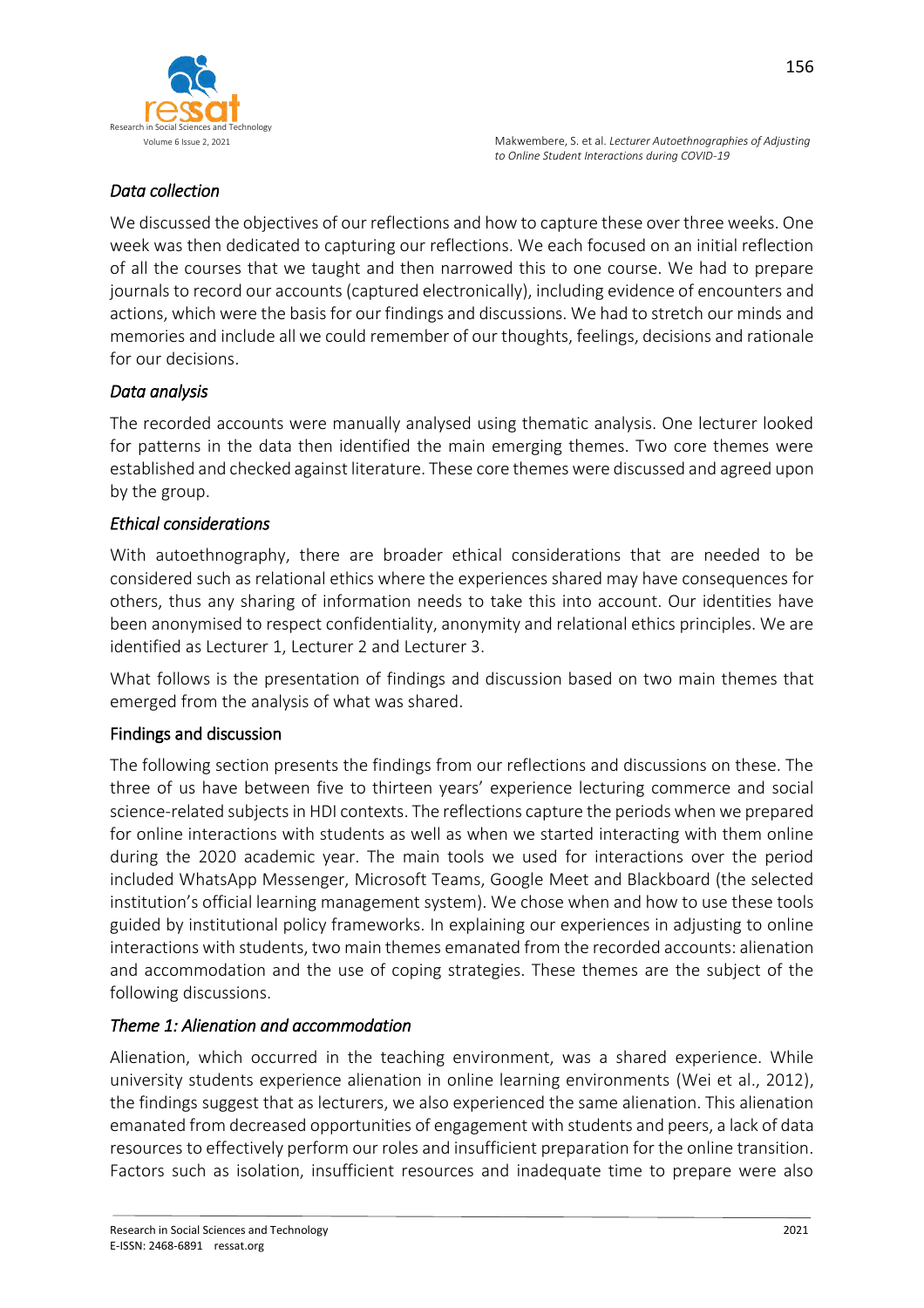identified by Žižanović et al. (2021) as problematic for remote teaching. Linked to this, was a theme on accommodation whereby these were made in response to being insufficiently equipped to teach online. The alienation influenced most of our behaviours, responses and adjustments to remote teaching.

Individuals regulate their behaviours by constantly assessing the manner they do things in comparison with environmental circumstances (Bandura, 1986). We identified resource, leadership and information deficiencies over the period, more so, during the early institutional responses to COVID-19 with some improvements by the end of the period under observation. This resonates with the study by Czerniewicz et al. (2020) who argue that resources were inadequate to enable effective remote learning, especially at the start of remote teaching and learning. Whilst our institution attempted to address the resource limitation to enable teaching and learning to continue, the extent for this provision was constrained by budget affordances. Leadership vacuum could have been a result of the unpredictable nature of COVID-19 which made informed decision-making challenging (Czerniewicz et al., 2020).

The main resource we lacked was data to undertake research to prepare for courses, offer live classes and interact with students as well as peers regularly. Often, the data meant for teaching and learning was used to attend to administrative matters such as attending departmental meetings. These meetings were numerous during the period when lecturers were expected to start online classes. When recalling their experience during the time ERT had just been introduced, Lecturer 1 stated:

After receiving the router, the number of online meetings increased, ranging from departmental meetings, ... group meetings, and training colleagues. The [X] gigs of data I received was depleted in 6 days after attending 2 Blackboard collaborate and one MS Team meetings. The purchasing of expensive data, in addition to unstable network, compounded the negative experiences I had with online learning. In all meetings I was the presenter and using my own network provider (not provided by institution), I had to drive to another place and attend the meetings in a car or ask a friend for a place to attend the meetings from.

Lecturer 1 highlighted that the encounters of insufficient data led to personal accommodations of using personal finances. At times, Lecturer 1 had to seek various places to access better network coverage. When recalling the same period, Lecturer 2 uncovered similar challenges of insufficient data as Lecturer 1. They stated:

April to June were months of many meetings and trainings. The data I received just wasn't enough. I only conducted classes after that period because I did not want to incur higher personal costs trying to make sure I was present for meetings (some lasting 5 hours or even rolling over from one day to the next) and delivering classes. As much as I felt happy that online options were being pursued, I was not going to go out of pocket for the cause. I doubted I would ever be able to claim back any excess costs I incurred buying data so I tried to manage costs. In some of the long meetings, I wished I could just log off before they finished because they were on a platform that was not zero rated. Also, I found it annoying that the first thirty minutes was wasted with 'Can you hear me', 'Please switch off your camera', 'Please mute yourselves', 'I'm struggling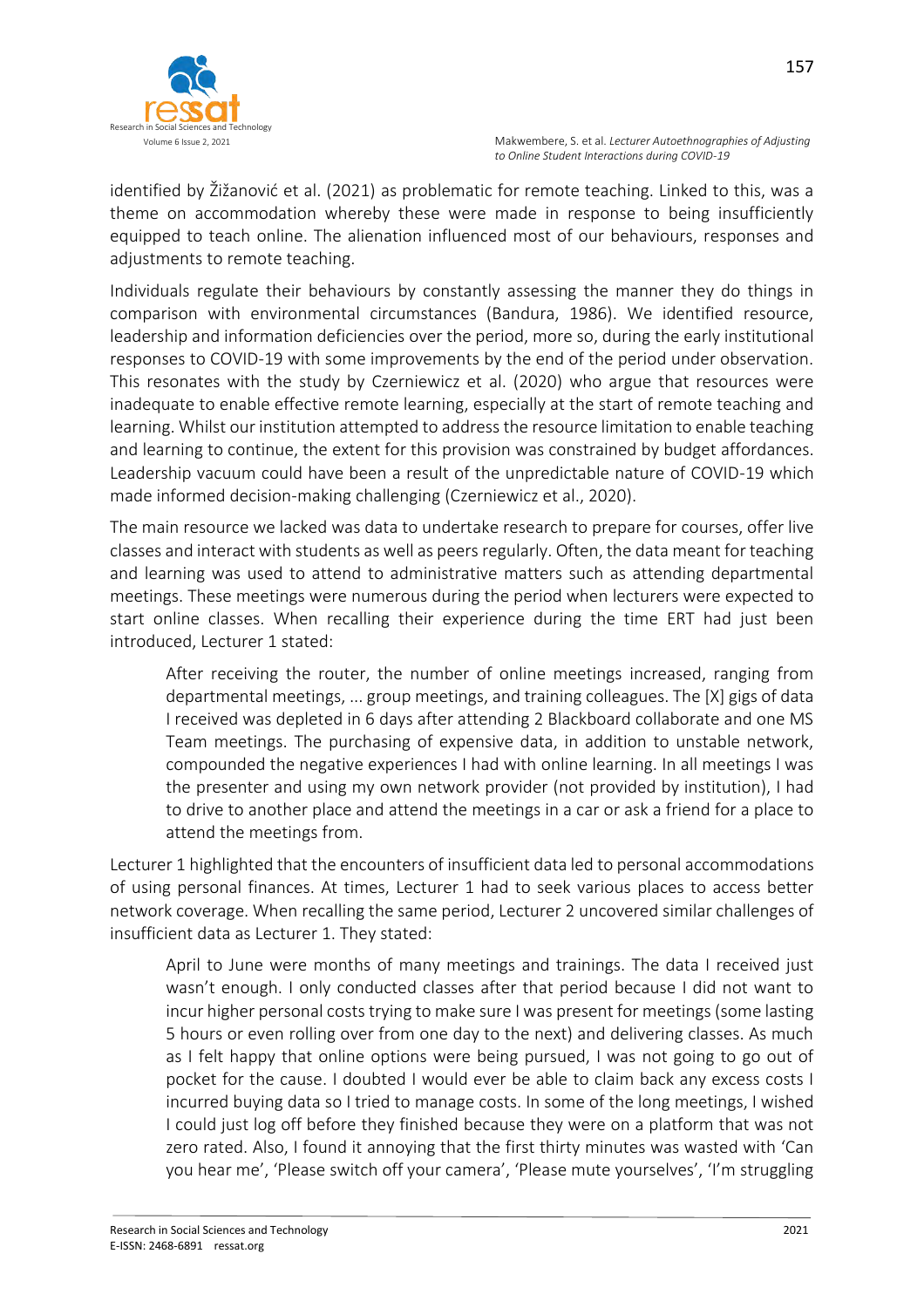

with connection', 'Let's wait for others to connect'. People were not yet used to online meetings. I just wondered how classes would be handled if meetings were handled this way.

Lecturer 2 expressed an unwillingness to incur additional personal costs because of this.

The online teaching environmental circumstances were characterised by the realities of inadequate resources for online interaction. Data allocation was inadequate and Internet access was mostly poor, something that was not unique to our case only but also identified by other authors who identified inadequate data and unstable network as constraints to remote teaching and learning (Kaisara & Bwalya, 2020; Wilcox & Vignal, 2020; Songca et al., 2021; Williams et al., 2021). As individuals, we incurred additional financial costs of sourcing data, a mechanism claimed by Zapata-Garibay et al. (2021) in their study. The lack of resources to participate in online activities had an alienating effect. The experiences revealed that the institution had not yet overcome its resource challenges and the impact of this was isolation despite the accommodations they made. The use of personal data seemed to be an accommodation linked to the urgent need to respond to COVID-19. The adaptions of incurring additional personal costs in terms of time and money reveal individual agency under the circumstances. However, not being able to freely and fully participate in online interactions due to the lack of resources had an alienating effect. In HDIs, alienation is an "embedded legacy of history" (Beresford, 2004).

Another accommodation that had to be made was that of allowing work to encroach more into home life. We had to adjust our home lives to fit in the new way of working. For example, Lecturer 3 stated that:

Balancing working from home and actual class delivery was a bit of a challenge mainly due to the situation just being unusual to the family and myself. I had to set up an office space in one of the rooms and had to always lock myself when having meetings or classes. It was difficult in the beginning especially having some meeting going on during lunch and after hours. There were actually no normal office hours followed. I had to decide and cut on the meetings that I attend and avoid some meetings where I felt I was not needed that much.

This statement suggests that for Lecturer 3, they had to make adjustments in their daily routines to ensure that the conditions were conducive for online class delivery. Work intruded on personal home space. As Shareena and Shahid (2020) found, at times, working from home was stressful, uncomfortable and disruptive. Each of us had partners and children at home. This meant that we had to fulfil our family responsibilities and deal with the expanded responsibilities that came with institutional adjustments to COVID-19. Our reflections pointed to tensions balancing family and work life during the early period of the year, a finding that was highlighted by Kim and Asbury (2020). Teachers had to put up with extra hours to cope with extra-ordinary workloads which was strenuous (Zapata-Garibay et al., 2021) and clashed with personal lives (Marshall et al., 2020).

In addition, these tensions took place while we had our anxieties about the pandemic. Lecturer 1 stated: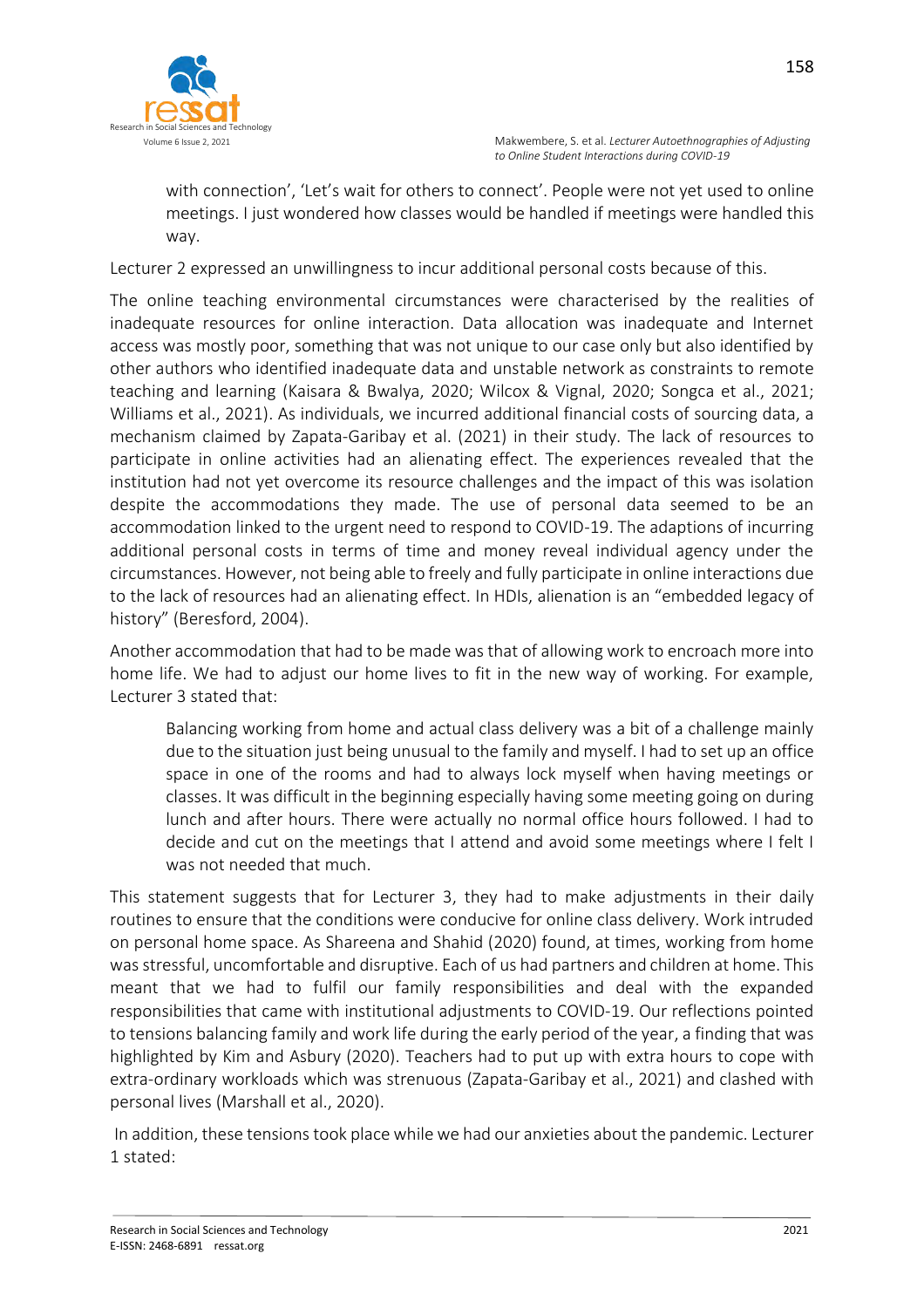

The major fear I had was the loss of lives rather than the teaching and learning of students. I had a sense of panic not sure if I and my family would survive the pandemic, if we will be able to stick to the precautionary measures, if I wouldn't get the virus from the shops I had to visit now and again. We started buying bread and other things in bulk to minimise the movement and limit catching the virus. How teaching would take place was not a key concern at the beginning.

Lecturer 1 had early anxieties about family surviving the pandemic than how teaching would take place. Family was an immediate priority. Personal and professional responsibilities had to be managed alongside managing anxieties about the risks of COVID-19. The sudden shift to remote learning was unsettling and led to socio-emotional stress, as argued by Schuck and Lambert (2020). The discomfort and anxiety we experienced was not an isolated case as other studies such as Kim and Asbury (2020), Johnson et al. (2020), Zapata-Garibay et al. (2021), Smith-Hawkins (2021) also identified anxiety as a consequence of adjusting to online interactions.

As much as we experienced challenges working from home, we were concerned about students' lack of resources and the challenges they possibly faced while studying from home. Most of our students who resided in remote rural areas, faced challenges ranging from insufficient data (Kaisara & Bwalya, 2020), unstable network (Songca et al., 2021) and unconducive home environment (Obuaku-Igwe, 2020). These challenges constrained students from effectively engaging in remote learning. We empathised with the students in light of these challenges. Lecturer 3 stated:

The 2020 academic year was a challenging year for both lecturers and students. I felt for many students who did not have bursaries and reliable access to internet. I had to give students more time for assessment writing in some instances 12 hours while assessment is open. Some students were comfortable to write during the day while others preferred night time. So I had to accommodate all of them.

Making changes to assessment practices was an important accommodation for students. Zhang et al. (2021) argue that more fluid and dynamic circumstances of online teaching require adjustments in assessment practices.

Lecturer 2 recounted:

Before lockdown, my experience had been that about a quarter of the class would attend face to face classes, even with threats that non-attendance would have repercussions. Now we were in a situation where students were at their homes. What a disaster situation. I just imagined students' situations. Many likely wouldn't choose to not sit in and listen until an assessment on the materials was due but probably just weren't able to. Most lived in rural areas. Connectivity is poor in remote areas. I never checked the LMS statistics to know whether students were accessing materials. I thought it was unfair to use such statistics and I wanted to avoid being annoyed. Ignorance was bliss regarding this.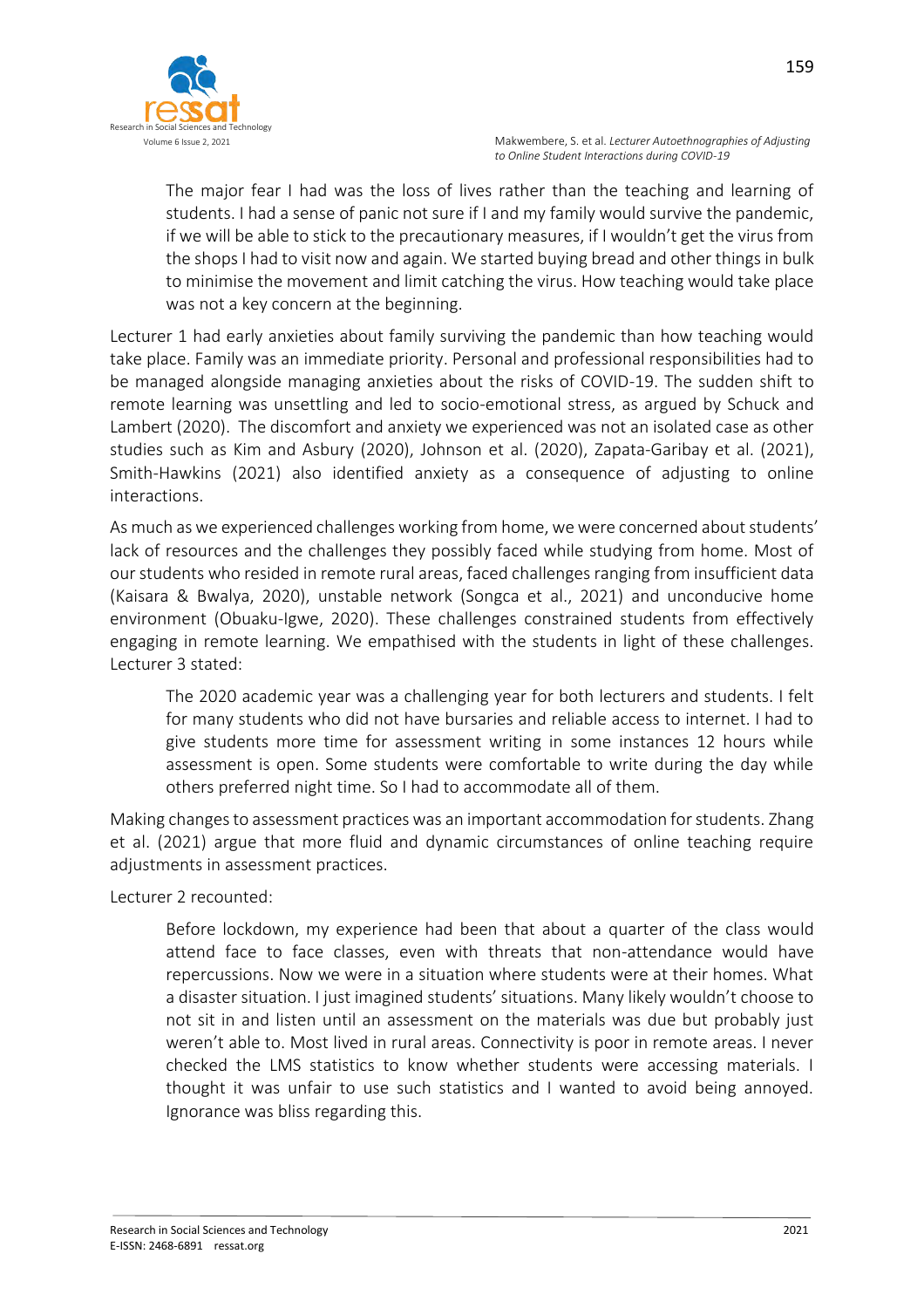

### Lecturer 1 shared:

I was staying in an urban area and my network was pretty bad. I could now imagine the frustration a student deep in the remote rural area would feel about online learning. University campuses provided a shield to the social injustices where they had access to the institution's network, study spaces and discussion areas. Now that they were home, the inequalities were exposed. Thinking of all these possible challenges students could face made me feel like I was on an impossible mission.

These feelings were also noted by Kim and Asbury (2020) where teachers were concerned about the vulnerability of their pupils. Considering the pressure that the students were experiencing during remote learning (Benito et al., 2021), lecturers needed to support and encourage their students to enable effective student learning (Aristovnik et al., 2020). Studies by Songca et al. (2021), Yuan (2021) and Benito et al. (2021) found and reported that lecturers showed compassion, commitment, empathy and understanding towards their interactions with students during remote learning.

While we could empathise with students, we sensed that we were encountering a situation, which we had little control over. As people "act on their judgments of what they can do as well as on their beliefs about the likely effects of various actions" (Bandura, 1986, p. 231), we executed specific courses of action amidst complex personal, behavioural and contextual factors. We recognised the alienated positions many students faced due to their socioeconomic backgrounds. We made accommodations where this was possible, for example, by overlooking statistics tracking student activity.

# *Theme 2: Use of coping strategies*

The need to cope with the stress associated with the shift to ERTL was another major theme. Coping strategies were employed amidst fears of the new situation, which involved changes in teaching and learning methodologies to interact with students online. The fears exhibited in the reviews were also reported by Kim and Asbury (2020) who claimed that teachers felt overwhelmed by the changes they were experiencing. The strategies included problemfocused strategies, avoidant strategies as well as emotional support (MacIntyre et al., 2020). The context in which these coping strategies were applied was characterised by factors (technical and non-technical) such as revisions to the academic year, which affected teaching schedules, pressures to complete all teaching within a limited time; poor network coverage of service providers; delays or absence of comprehensive managerial instructions; persistent data and network access challenges as well as knowledge gaps on how to use certain online platforms. These factors were also highlighted in several other studies (Czerniewicz et al., 2020; Ferri et al., 2020; Kaisara & Bwalya, 2020; Songca et al., 2021). These strategies seemed to instil a sense of coping self-efficacy to varying degrees. The stronger the instilled sense of coping self-efficacy, the bolder the behaviour (Bandura, 1982).

We had to alternate between live online classes and other ways such as sharing pre-recorded videos on WhatsApp, choosing when to engage with students during the teaching and learning. These coping strategies contributed to our self-efficacy.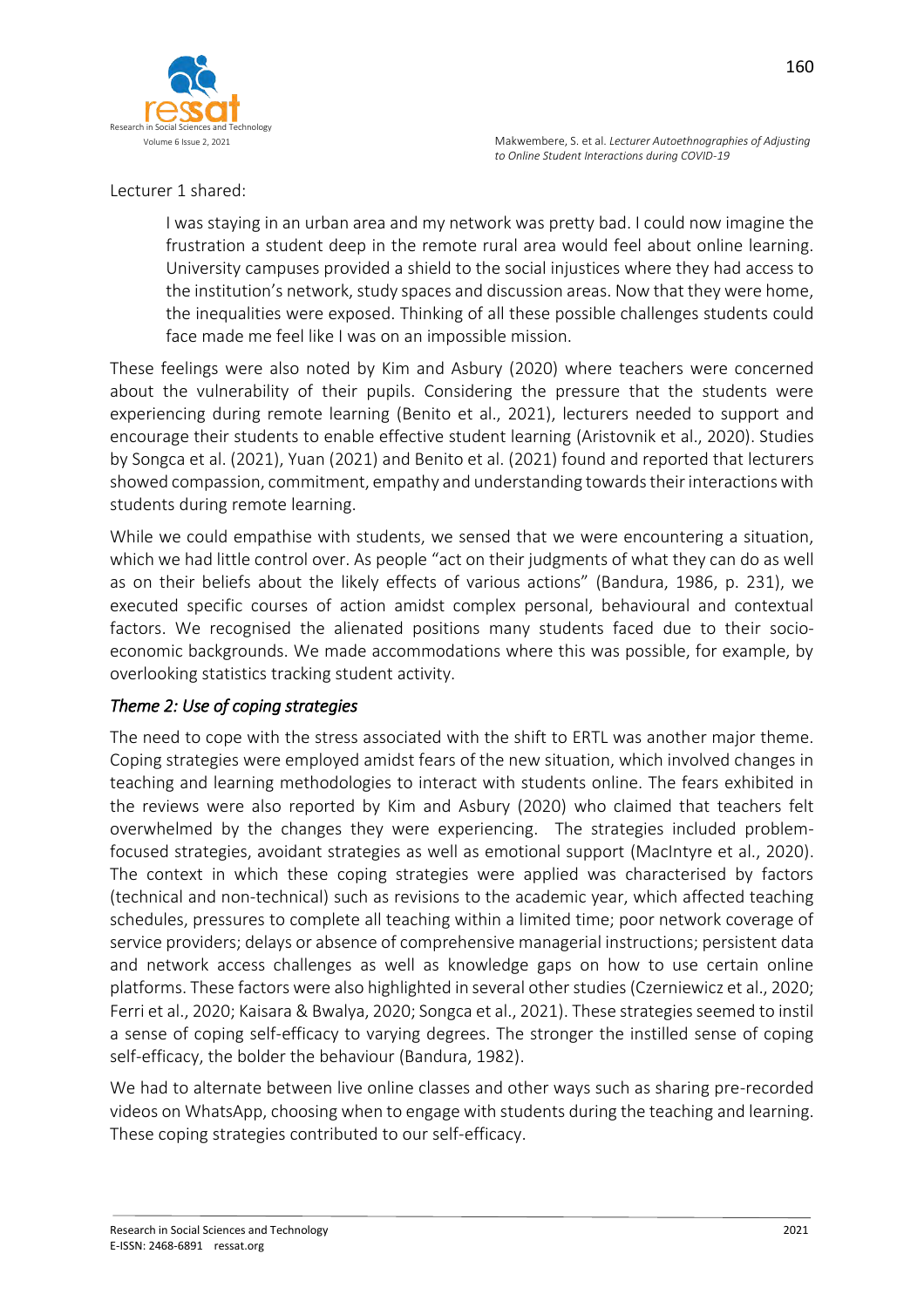

When recalling the way they coped with the new teaching situations, Lecturer 1 stated:

My first virtual session on MS Teams was in early August and since then, started meeting the...students on a weekly basis. This session was very unpleasant and unstable, the network played a huge role in this unpleasantness. Students complained that I was inaudible and they could barely follow the class discussions, very few participated. I also noticed that several students were being kicked out of the session which impacted the engagements. To add to the discomfort, I didn't know which functions were best suited for my students and the students didn't make the situation any better by not participating. Some of the students had their microphones unmuted, which greatly distracted the session. For some, even after muting them, they would unmute themselves for the reasons I am unaware of...The poor network connection meant that I had to have my classes at places where the network was stable. I had to drive somewhere, away from my place of accommodation, most of the time. I had to conduct the classes mostly in the car or a friend's places. This wasn't a good experience as it didn't offer privacy and I could easily be distracted. It also increased the risk of being robbed of the equipment.

Lecturer 1 expressed a sense of displeasure. Further, Lecturer 1 said:

Whilst WA [WhatsApp] enabled a better experience, it was difficult to control and was at times flooded with consultations at the same time, especially closer to the times for assessments. Some students also sent enquiries late into the night. I did not mind messages being sent at those times but would normally not respond until morning. ...

All these approaches I had to adopt without proper guidance from leadership. Many people shared my feelings, my experiences could have been better with timely communication and direction. The feelings of despair were made worse by different stories being said along the corridors, including moving to another learning management system. This did not, however affect me much as I did not mind learning new ways and had already adopted WA [WhatsApp] and MS [Microsoft Teams] as my preferred platforms where I would integrate with google forms and YouTube. Lack of timely communication from authorities gave me the autonomy to try a number of other ways to interact with students.

Lecturer 1 was able to use problem-focused coping skills. The absence of clear instructions and direction lead to numerous challenges as was also found by Žižanović et al. (2021). It should, however be noted that the lack of guidance could have been caused by the difficulty in making substantive decisions because of the nature of the pandemic, which was unpredictable (Czerniewicz et al., 2020). It was therefore, difficult for leaders to make decisions without proper understanding of the behaviour of the virus.

Also reflecting on the way they coped with the demands of the new online teaching situations Lecturer 2 stated:

Shifts in the academic calendar caused confusion for my plans. September to November was a time I just tried to squeeze as much as possible. Assessments were done, in most cases without comprehensive feedback, just general feedback. I was starting to feel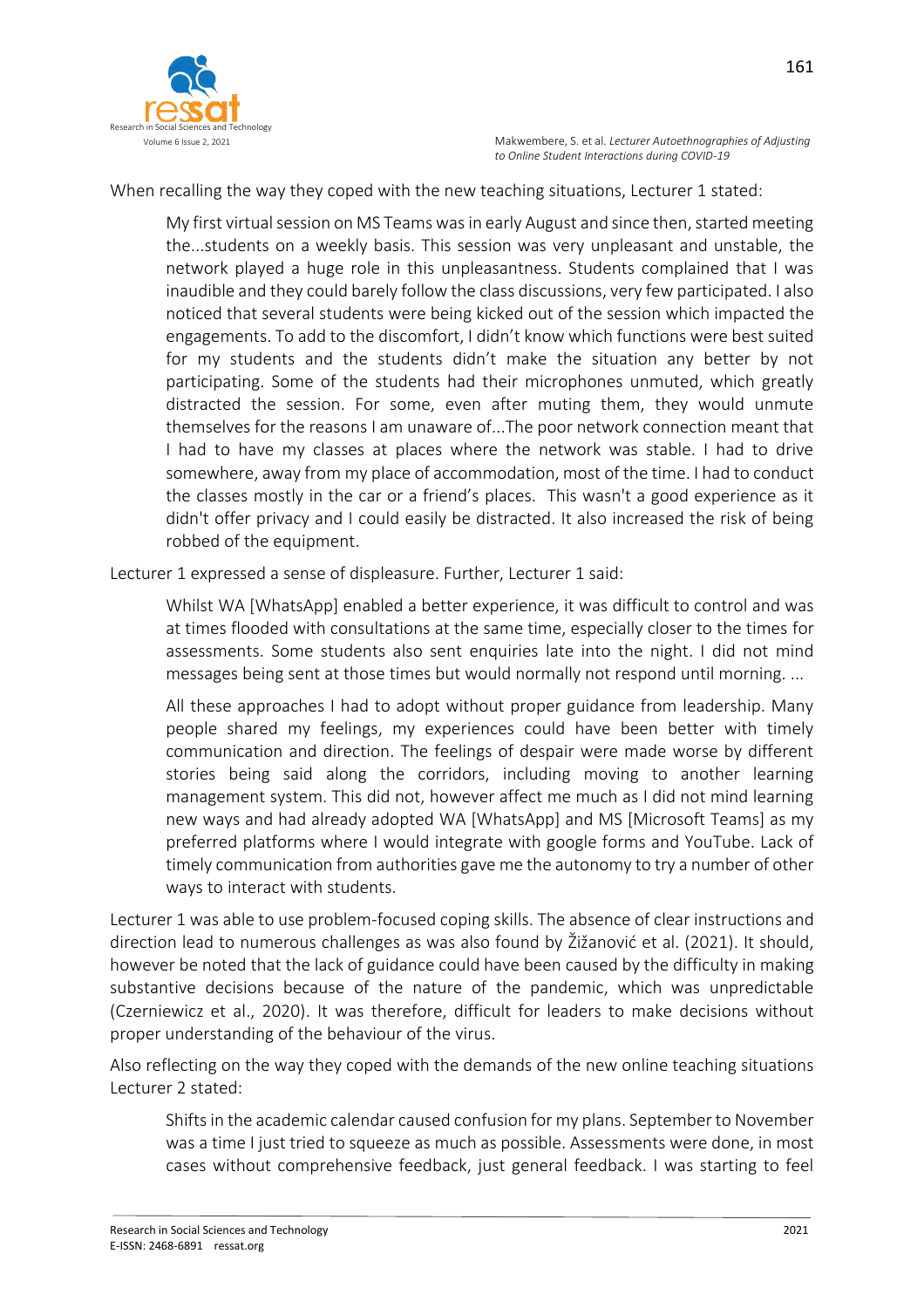

overwhelmed with demands. While instruction was received that teaching could end by December, my understanding was that I needed to complete everything before end of November...I was constantly tired and at times ignored my work phone for a few days to pretend that I didn't have students asking for clarity on assignments, whether or not they would have to write exams.

Lecturer 2 recalled how they felt overwhelmed with demands and used avoidant coping strategies.

Obtaining emotional support is an important coping strategy (MacIntyre et al., 2020). At times, we proactively created collegial support systems which we contributed to and benefited from. Our self-efficacy contributed to our agency as well as the collective agency of lecturers as a group.

Personal factors facilitated opportunities to support colleagues and students. Lecturer 3 said:

*Generally, I do not panic and get anxiety especially when caused by the situation beyond my control. So I was always engaging students even when they were pointing that time is going to remain calm. I was also mentoring and engaging other staff members who were beginning to panic as the year progresses. So I somehow played a role in calming both my peers and students and in each of my lectures I always encouraged my students to adhere to COVID-19 regulations.*

Lecturer 3 pointed to a personality trait that contributed to not being anxious. This enabled better coping of the pressured situations and provision of support to students and colleagues. Using coping mechanisms when going through the challenging period proved to be valuable for all of us as such mechanisms build resilience (Subedi & Subedi, 2020).

# Recommendations

The interaction between personal, behavioural and contextual or environmental factors while adjusting to online interactions with students is revealed in the excerpts of the autoethnographies. What follows are recommendations on ways to enhance lecturer abilities to adjust to online learning in HDI contexts.

### *Encourage compassionate agency*

Lecturers are agents of change. Lecturer's thoughts and feelings affect their behaviour and their behaviour can change HDI environments positively or negatively. Having concern for not just knowledge on the implications of behaviours could direct decision-making towards more positive outcomes. For example, lecturers can be encouraged to interrogate their actions of unreasonably limiting interactions with students as a reinforcement of student realities of marginalisation and historic social injustices.

# *Allow flexibility with guided support*

Allowing flexibility in coping strategies as lecturers cope with making adjustments needed for online learning can improve their self-efficacy. The benefit would be that lecturers who know their abilities and lecturing contexts well can be positioned to respond appropriately to shifting circumstances. This flexibility with guided support could have positive outcomes as rigidity could result in lost opportunities to cater to unique student needs.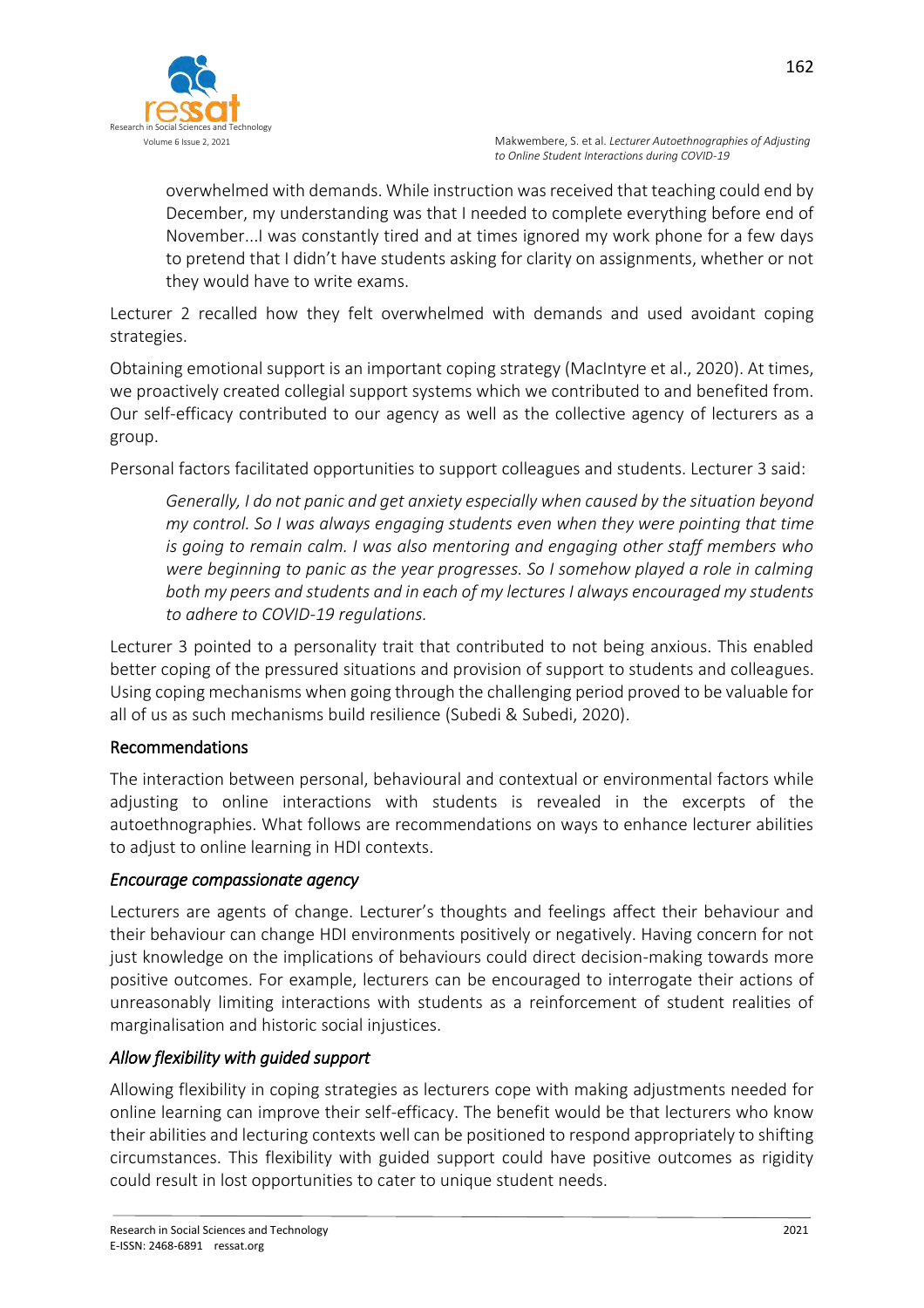

## *Relevance of autoethnography in South African Historically Disadvantaged Institutions*

Autoethnography can facilitate viewpoints and expose misrepresentations of happenings at HDIs. These viewpoints can challenge hegemonic discourse that reinforces the labels of HDI as, for example, unchanging or unresponsive to higher education priorities to develop or an absence of resources to an absence of agency to enable positive education outcomes. There needs to be a "validation" (Whitinui, 2014) of the importance of the 'self' in the bigger picture of transformation at HDIs. Elevating the voices of individuals at HDI can allow them to share their realities as they see and experience them.

While autoethnography would be useful for research on HDIs, it would require capacitating people on how to use it. This is pivotal because sharing experiences may cause anxieties about the consequences of sharing reflectively, for example, losing jobs or compromised professional integrity. Reflection needs to be understood as an integral part of transformation through individual agency. As the methodology is presently not widely used for research on South African HDIs, efforts to enhance its validity within the academic community should be made so that it is accommodated and those that use it for studies are not overlooked by scholarly conventions that already suffer from challenges such as gatekeeping.

The intention of autoethnography is never to recall facts and events but to "lift out" and "share" "meaning from (marginalised) experiences" (Schmid, 2019, p. 273). The recalling can compromise individuals or even the institutions. Therefore, ethics must be thoughtfully handled to minimise any harm to those directly or indirectly affected by the use of the approach.

#### Conclusion

Our adjustments to online instruction during remote learning was not smooth sailing due to a myriad of challenges faced by the selected institution and students we interacted with, where the majority were residing in remote rural areas. Through the reflective journals, the major constraints to adjustments to remote teaching included insufficient data, poor internet connection, technical challenges and perceived lack of support. Despite the alienations we experienced, mainly due to the aforementioned factors, we banked on our agentic powers to get around these challenges and interact with our students. This, we managed primarily through our self-efficacy which positively influenced teaching and learning. The social support that we provided to students and colleagues also made our online interactions much easier.

COVID-19 has resulted in a myriad of changes at HDIs. The accounts captured in the article point to some of what was encountered for one academic year. We did not capture all experiences and meanings relating to online interactions with students but we shed light on experiences and processes that took place that may have gone unexplored. The contexts of historically disadvantaged HEIs warrant innovative methodologies that place the researchers as agents that are not far removed from their contexts but recognise their agencies in the structures and cultures produced and reproduced through the research process. Thus, autoethnographic approaches can achieve this innovatively, contributing to understanding the factors responsible for transformations at HDIs under COVID-19 and other situations.

### Disclosure and conflict of interest

The authors declare that they have no conflict of interest.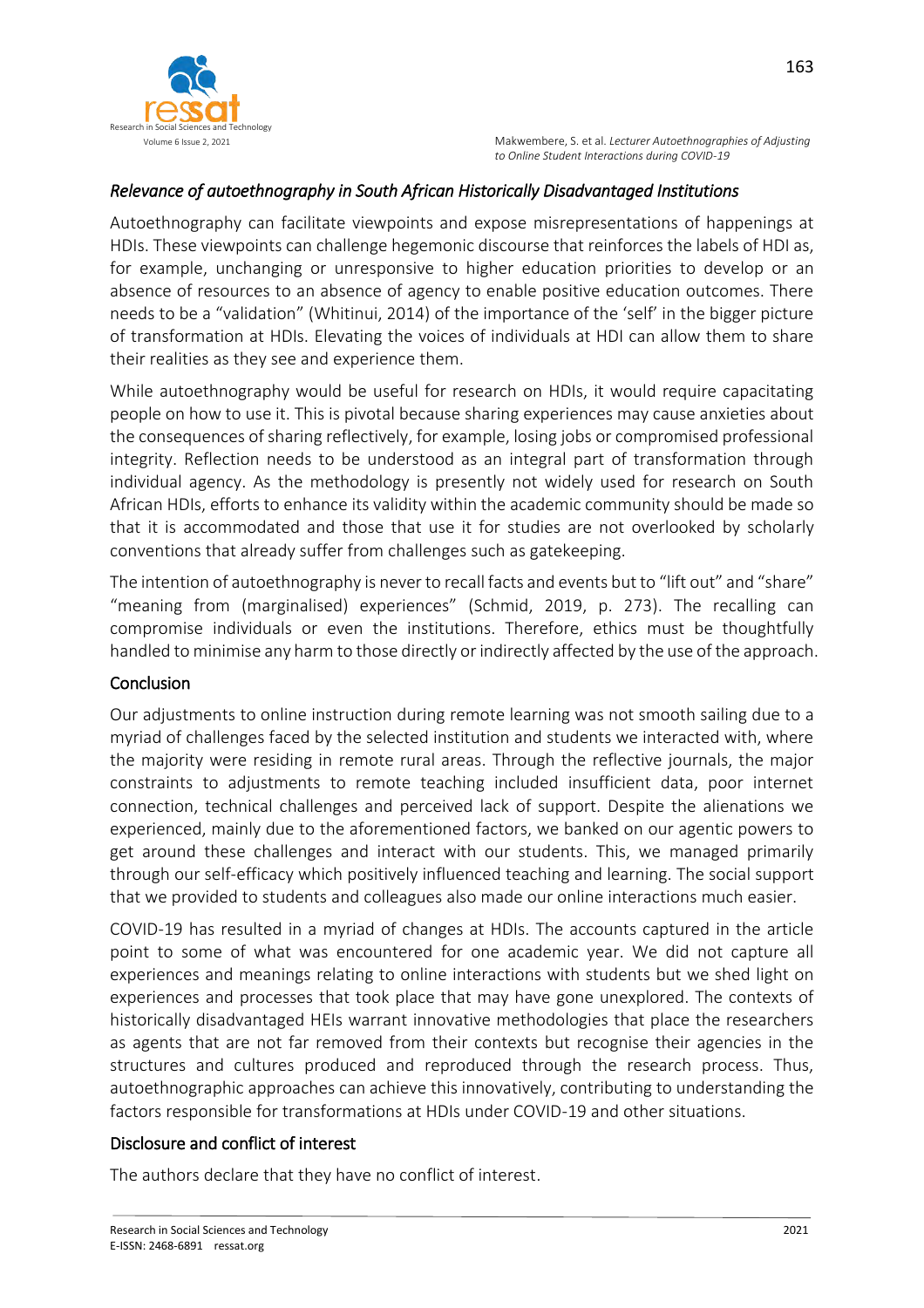## References

- Andreu, H. B., & Nussbaum, M. (2009). An experimental study of the inclusion of technology in higher education. *Computer Applications in Engineering Education*, *17*(1), 100–107. https://doi.org/10.1002/cae.20188
- Arias, J. J., Swinton, J., & Anderson, K. (2018). Online Vs. Face-to-Face: A Comparison of Student Outcomes with Random Assignment. *Journal of Business Education & Scholarship of Teaching*, *12*(2), 1–23.
- Aristovnik, A., Keržič, D., Ravšelj, D., Tomaževič, N., & Umek, L. (2020). Impacts of the COVID-19 pandemic on life of higher education students: A global perspective. *Sustainability (Switzerland)*, *12*(20), 1–34. https://doi.org/10.3390/su12208438
- Badat, S. (2010). The Challenges of Transformation in Higher Education and Training Institutions in South Africa. *Development Bank of South Africa*, *April*, 1–37. http://www.ru.ac.za/media/rhodesuniversity/content/vc/documents/The Challenges of Transformation in Higher Eduaction and Training Institutions in South Africa.pdf
- Baldwin, H., & Bekithemba, D. (2021). Covid-19 and the entrenchment of a virtual Elite private school: Rethinking education policies in Zimbabwe. *Journal of Culture and Values in Education*. https://doi.org/10.46303/jcve.2021.5
- Bandara, D., & Wijekularathna, D. . (2017). Comparison of student performance under two teaching two teaching methods: face to face and online. *The International Journal of Educational Research*, *12*(1), 69–79.

https://www.thefreelibrary.com/COMPARISON+OF+STUDENT+PERFORMANCE+UNDER+ TWO+TEACHING+METHODS%3A+FACE+TO...-a0517626096

- Bandura, A. (1971). Social learning theory. In *General Learning Press*. https://doi.org/10.1016/B978-0-12-813251-7.00057-2
- Bandura, A. (1977). Self-efficacy: Toward a unifying theory of behavioral change. *Psychological Review*, *84*(2), 191–215. https://doi.org/https://doi.org/10.1037/0033- 295X.84.2.191
- Bandura, A. (1982). Bandura, A. (1982). Self-efficacy mechanism in human agency. *American Psychologist*, *37*(2), 122–147. https://doi.org/10.1037/0003-066X.37.2.122
- Bandura, A. (1986). *Social foundations of thought and action: A social cognitive theory*. Prentice- Hall, Inc.
- Bandura, A. (1999). A social cognitive theory of personality. In L. Pervin & O. John (Eds.), *Handbook of personality* (2nd ed.). Guilford Publications. https://www.google.com/books?hl=en&lr=&id=b0yalwi1HDMC&oi=fnd&pg=PA154&dq= Social+cognitive+theory+of+personality&ots=767yO2WqNj&sig=yJSrelr7pTwEDiqNK1VhqoMDfw
- Bandura, A. (2001). Social Cognitive Theory: An Agentic Perspective. *Annual Review of Psychology*, *52*(1), 1–26.
- Bandura, A. (2005). The Evolution of Social Cognitive Theory. In K. G. Smith & M. A. Hitt (Eds.), *Great Minds in Management* (pp. 9–35). Oxford University Press.
- Benito, Á., Yenisey, K. D., Khanna, K., Masis, M. F., Monge, R. M., Tugtan, M. A., Araya, L. D. V., & Vig, R. (2021). Changes That Should Remain in Higher Education Post COVID-19: A Mixed-Methods Analysis of the Experiences at Three Universities. *Higher Learning Research Communications*, *11*(0), 51–75. https://doi.org/10.18870/hlrc.v11i0.1195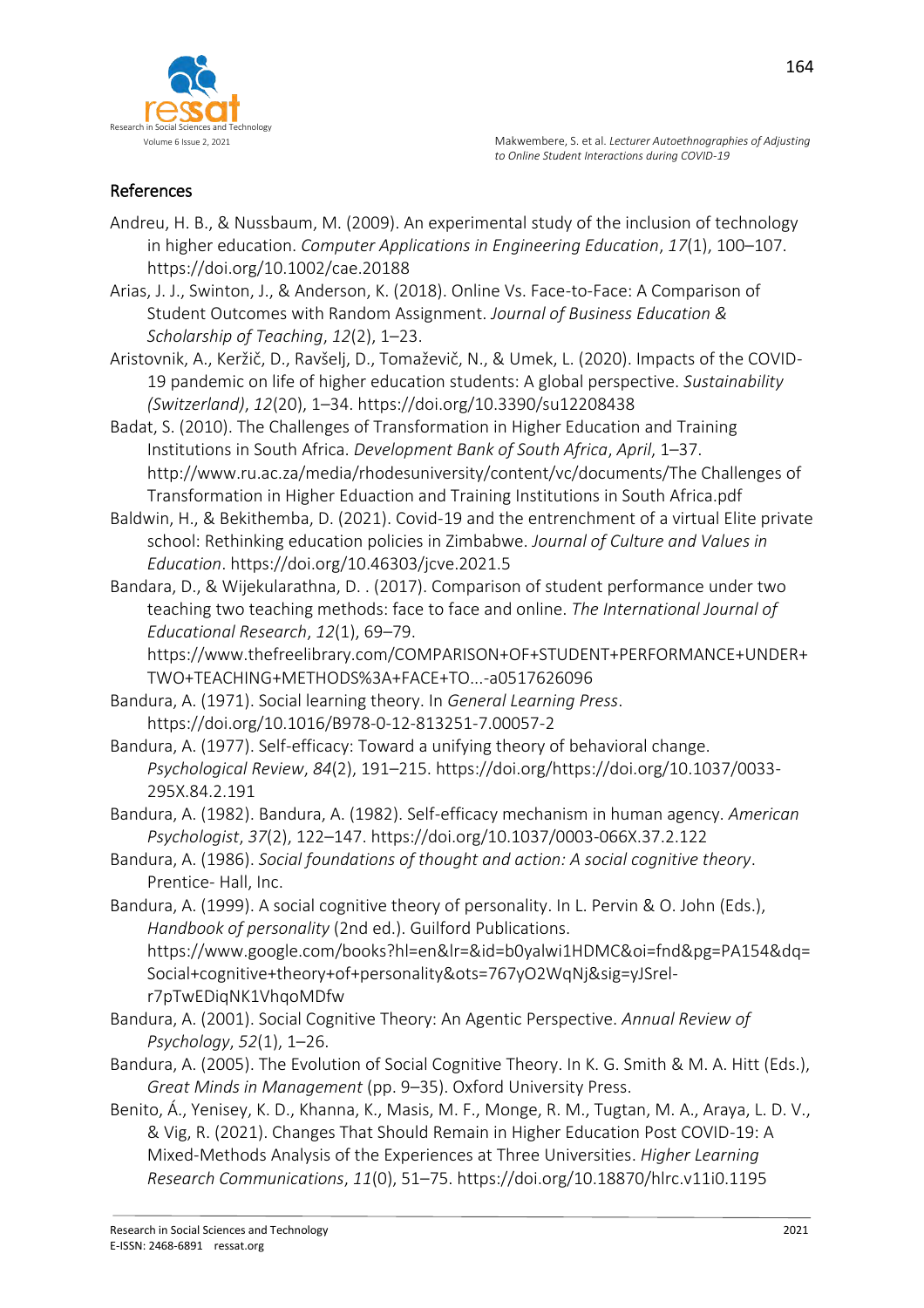

- Beresford, Q. (2004). Indigenous Alienation from School and "the Embedded Legacy of History": The Australian Experience. *International Journal on School Disaffection*, *2*, 6–13. https://doi.org/https://doi.org/10.18546/IJSD.02.2.03
- Chetty, R., & Pather, S. (2015). Challenges in Higher Education in South Africa. *Telling Stories Differently: Engaging 21st Century Students Through Digital Storytelling*, 1–6.
- Czerniewicz, L., Agherdien, N., Badenhorst, J., Belluigi, D., Chambers, T., Chili, M., de Villiers, M., Felix, A., Gachago, D., Gokhale, C., Ivala, E., Kramm, N., Madiba, M., Mistri, G., Mgqwashu, E., Pallitt, N., Prinsloo, P., Solomon, K., Strydom, S., Swanepoel, M., Waghid, F., & Wissing, G. (2020). A Wake-Up Call: Equity, Inequality and Covid-19 Emergency Remote Teaching and Learning. *Postdigital Science and Education*, *2*(3), 946–967. https://doi.org/10.1007/s42438-020-00187-4
- Denejkina, A. (2017). Exo-autoethnography: An introduction. *Forum Qualitative Sozialforschung*, *18*(3). https://doi.org/10.17169/fqs-18.3.2754
- Deparment of Higher Education and Training. (2014). *Report of the Ministerial Committee for the Review of the Funding of Universities*. Department of Higher Education and Training.
- Duncan, M. (2004). Autoethnography: Critical Appreciation of an Emerging Art. *International Journal of Qualitative Methods*, *3*(4), 28–39. https://doi.org/10.1177/160940690400300403
- Ellis, C., Adams, T. E., & Bochner, A. P. (2011). Autoethnography: An overview. *Historical Social Research*, *36*(4), 273–290. https://doi.org/10.17169/fqs-12.1.1589
- Ferri, F., Grifoni, P., & Guzzo, T. (2020). Online Learning and Emergency Remote Teaching: Opportunities and Challenges in Emergency Situations. *Societies*, *10*(86). https://doi.org/10.3390/soc10040086
- Fertman, C., & Primack, B. (2009). Elementary student self efficacy scale development and validation focused on student learning, peer relations, and resisting drug use. *Journal of Drug Education*, *39*(1), 23–38. https://doi.org/10.2190/DE.39.1.b
- Fulton, K. (2012). Upside down and inside out : Flip your classroom to improve student learning. *Learning & Leading with Technology*, *39*(8), 12–17.
- Gherheș, V., Stoian, C. E., Fărcașiu, M. A., & Stanici, M. (2021). E-learning vs. Face-to-face learning: Analyzing students' preferences and behaviors. *Sustainability (Switzerland)*, *13*(8). https://doi.org/10.3390/su13084381
- Johnson, N., Veletsianos, G., & Seaman, J. (2020). U.S. faculty and administrators' experiences and approaches in the early weeks of the COVID-19 pandemic. *Online Learning Journal*, *24*(2), 6–21. https://doi.org/10.24059/olj.v24i2.2285
- Joia, L. A., & Lorenzo, M. (2021). Zoom in, zoom out: The impact of the covid-19 pandemic in the classroom. *Sustainability (Switzerland)*, *13*(5), 1–18. https://doi.org/10.3390/su13052531
- Julien, G., & Dookwah, R. (2020). Students transition from face to face learning to online learning at higher education: A case study in Trinidad and Tobago. *Educational Research and Reviews*, *15*(8), 487–494. https://doi.org/10.5897/err2020.4005
- Kaisara, G., & Bwalya, K. J. (2020). Investigating the E-Learning Challenges Faced by Students during Covid-19 in Namibia. *International Journal of Higher Education*, *10*(1), 308-318. https://doi.org/10.5430/ijhe.v10n1p308
- Kalimullina, O., Tarman, B. & Stepanova, I. (2021). Education in the Context of Digitalization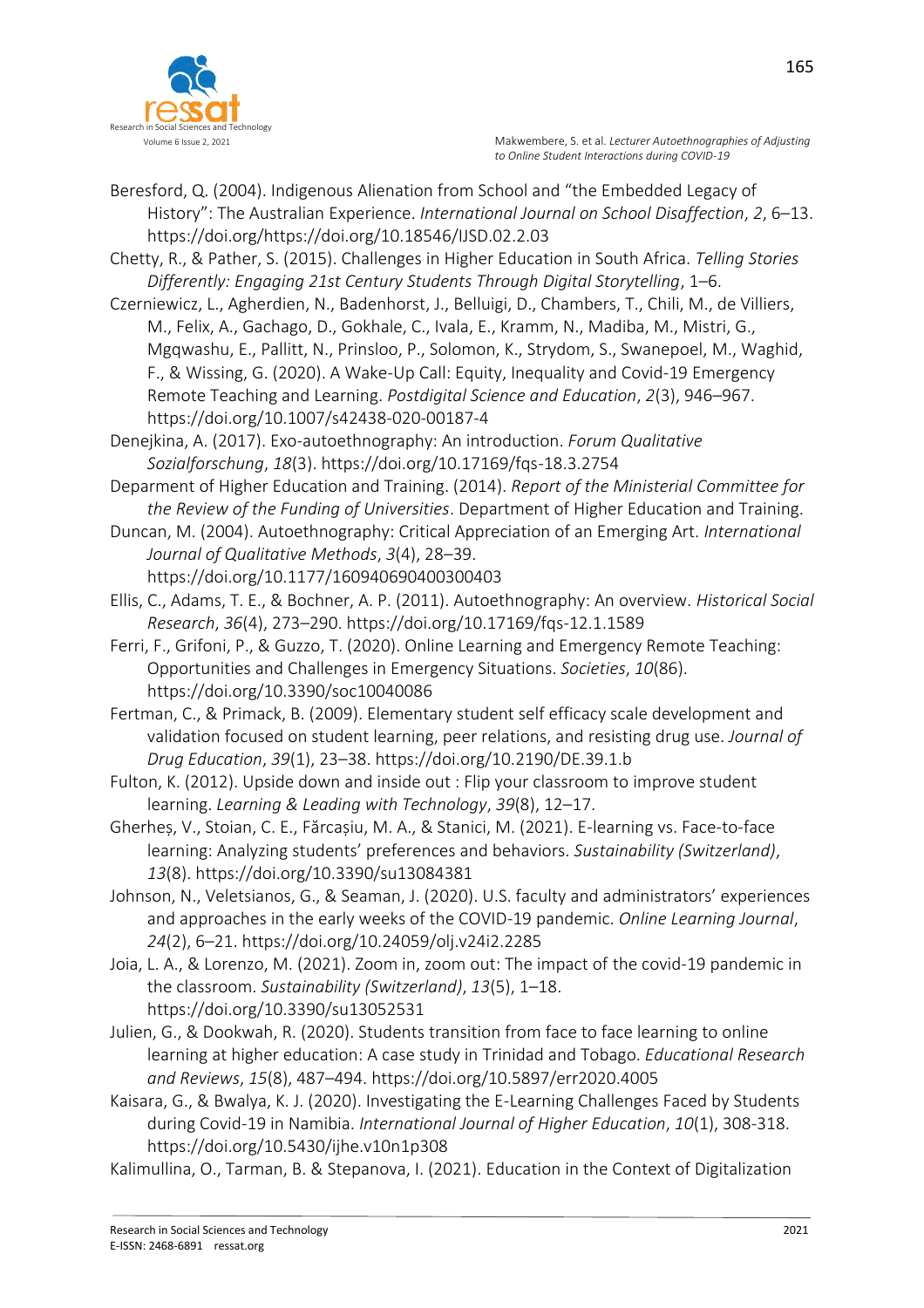

and Culture: Evolution of the Teacher's Role, Pre-pandemic Overview. *Journal of Ethnic and Cultural Studies*, *8*(1), 226-238. DOI: <http://dx.doi.org/10.29333/ejecs/629>

Khogali, H. A. (2020). The Effect of COVID-19 CORONA VIRUS on Sustainable Teaching and Learning in Architecture Engineering. *Modern Applied Science*, *14*(8), 44-58. https://doi.org/10.5539/mas.v14n8p44

Kim, L. E., & Asbury, K. (2020). 'Like a rug had been pulled from under you': The impact of COVID-19 on teachers in England during the first six weeks of the UK lockdown. *British Journal of Educational Psychology*, *90*(4), 1062–1083. https://doi.org/10.1111/bjep.12381

Li, Y., Zhang, M., Bonk, C. J., & Guo, Y. (2015). Integrating mooc and flipped classroom practice in a traditional undergraduate course: Students' experience and perceptions. *International Journal of Emerging Technologies in Learning*, *10*(6), 4–10. https://doi.org/10.3991/ijet.v10i6.4708

MacIntyre, P. D., Gregersen, T., & Mercer, S. (2020). Language teachers' coping strategies during the Covid-19 conversion to online teaching: Correlations with stress, wellbeing and negative emotions. *System*, *94*. https://doi.org/10.1016/j.system.2020.102352

Marshall, D. T., Shannon, D. M., & Love, S. M. (2020). How teachers experienced the COVID-19 transition to remote instruction. *Phi Delta Kappan*, *102*(3), 46–50. https://doi.org/10.1177/0031721720970702

Matarirano, O., Jere, N. R., Sibanda, H. S., & Panicker, M. (2021). Antecedents of Blackboard Adoption by Lecturers at a South African Higher Education Institution – Extending GETAMEL. *International Journal of Emerging Technologies in Learning*, *16*(1), 60–79. https://doi.org/10.3991/IJET.V16I01.16821

Matarirano, O., Panicker, M., Jere, N. R., & Maliwa, A. (2021). External factors affecting blackboard learning management system adoption by students: Evidence from a historically disadvantaged higher education institution in South Africa. *South African Journal of Higher Education*, *35*(2), 188–206. https://doi.org/http://dx.doi.org/10.20853/35-2-4025

Mekoa, I. (2018). African Renaissance - Challenges facing higher education in South Africa: a change from apartheid education to democratic education. *African Renaissance*, *15*(2), 227–246.

Meishar-Tal, H., & Levenberg, A. (2021). In times of trouble: Higher education lecturers' emotional reaction to online instruction during COVID-19 outbreak. Education and Information Technologies, 1-17. https://doi.org/10.1007/s10639-021-10569-1

Naveed, N. Q., Muhammad, A., Sanober, S., Qureshi, R. M. N., & Shah, A. (2017). A Mixed Method Study for Investigating Critical Success Factors (CSFs) of E-Learning in Saudi Arabian Universities. *International Journal of Advanced Computer Science and Applications*, *8*(5), 171–178. https://doi.org/10.14569/ijacsa.2017.080522

Nyoni, P. N. (2020). Pedagogy and Agency in Postgraduate Student Supervision in a Rural South African University. In D. . Atibuni (Ed.), *Postgraduate Research Engagement in Low Resource Settings (pp. 296-316).* (pp. 296–316). IGI Global. https://doi.org/http://doi:10.4018/978-1-7998-0264-8.ch015

Obuaku-Igwe, C. (2020). 'Umuntu ngumuntu ngabantu' (a person is a person because of other people): reflections on student's experiences of social isolation and the impact of a peer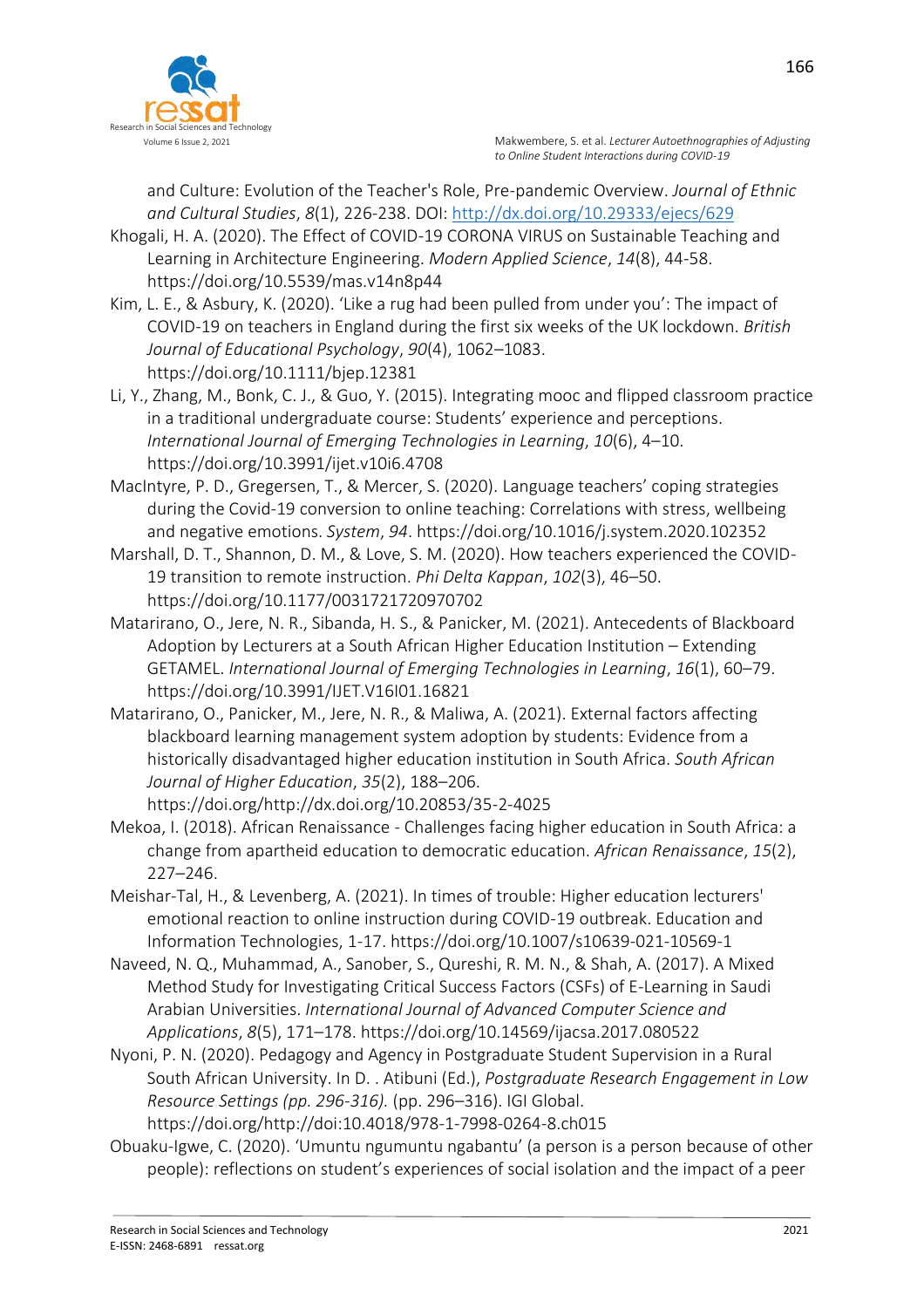

167

to peer mental health support group during covid-19 lockdown in South Africa. *Youth Voice Journal*, *2020,* 58-71.

- Pozzi, F., Manganello, F., Passarelli, M., Persico, D., Brasher, A., Holmes, W., Whitelock, D., & Sangrà, A. (2019). Ranking meets distance education: Defining relevant criteria and indicators for online universities. *International Review of Research in Open and Distance Learning*, *20*(5), 42–63. https://doi.org/10.19173/irrodl.v20i5.4391
- Radha, R., Mahalakshmi, K., Kumar, V. S., & Saravanakumar, A. R. (2020). E-Learning during Lockdown of Covid-19 Pandemic: A Global Perspective. *International Journal of Control and Automation*, *13*(4), 1088–1099.
- Rashid, S., & Yadav, S. S. (2020). Impact of Covid19 pandemic on higher education and research. *Indian Journal of Human Development*, *14*(2), 340–343. https://doi.org/https://doi.org/10.1177%2F0973703020946700
- Sahu, P. (2020). Closure of Universities Due to Coronavirus Disease 2019 (COVID-19): Impact on Education and Mental Health of Students and Academic Staff. *Cureus*, *2019*(April). https://doi.org/10.7759/cureus.7541
- Schmid, J. (2019). Autoethnography: Locating the self as standpoint in post-apartheid South Africa. In S. Laher, A. Fynn, & S. Kramer (Eds.), *Transforming Research Methods in the Social Sciences: : Case Studies from South Africa* (pp. 265–279). Wits University Press. https://doi.org/10.18772/22019032750.22
- Schuck, R. K., & Lambert, R. (2020). "Am I Doing Enough?" Special Educators' Experiences with Emergency Remote Teaching in Spring 2020. *Education Sciences*, *10*(11), 1–15. https://doi.org/10.3390/educsci10110320
- Schunk, D. H., & Usher, E. L. (2012). The Oxford Handbook of Human Motivation. In R. M. Ryan (Ed.), *Oxford University Press*.
- Shareena, P., & Shahid, M. (2020). Work from home during COVID-19 : Employees perception and experiences. *Gjra - Global Journal for Research Analysis*, *9*(5), 7–10.
- Smith-Hawkins, P. (2021). A Qualitative Study of Faculty Responses to Teaching during the Covid-19 Pandemic: Creating a Culture of Support. *Journal of Education, Teaching and Social Studies*, *3*(1), 67-77. https://doi.org/10.22158/jetss.v3n1p67
- Songca, R. N., Ndebele, C., & Mbodila, M. (2021). Mitigating the Implications of Covid‐19 on the Academic Project at Walter Sisulu University in South Africa: A Proposed Framework for Emergency Remote Teaching and Learning. *Journal for Students Affairs in Africa*, *9*(1), 41–60. https://doi.org/10.24085/jsaa.v9i1.1427
- Sonn, R. (2016). The challenge for a historically disadvantaged South African university to produce more postgraduate students. *South African Journal of Higher Education*, *30*(2), 226–241. https://doi.org/10.20853/30-2-601
- Subedi, D., & Subedi, R. (2020). Practicing Self Learning of ICT for Resilience Amidst the COVID-19 Outbreak: Experiences from Kathmandu Valley. *Research in Educational Policy and Management*, *2*(2), 78–96. https://doi.org/10.46303/repam.2020.5
- UNESCO. (2021). *Education: From disruption to recovery*. https://en.unesco.org/covid19/educationresponse
- Wamsted, J. O. (2012). Borges & Bike Rides: Toward an Understanding of Autoethnography. *Qualitative Research in Education*, *1*(2), 179–201. https://doi.org/10.4471/qre.2012.09
- Wei, C. W., Chen, N. S., & Kinshuk. (2012). A model for social presence in online classrooms.